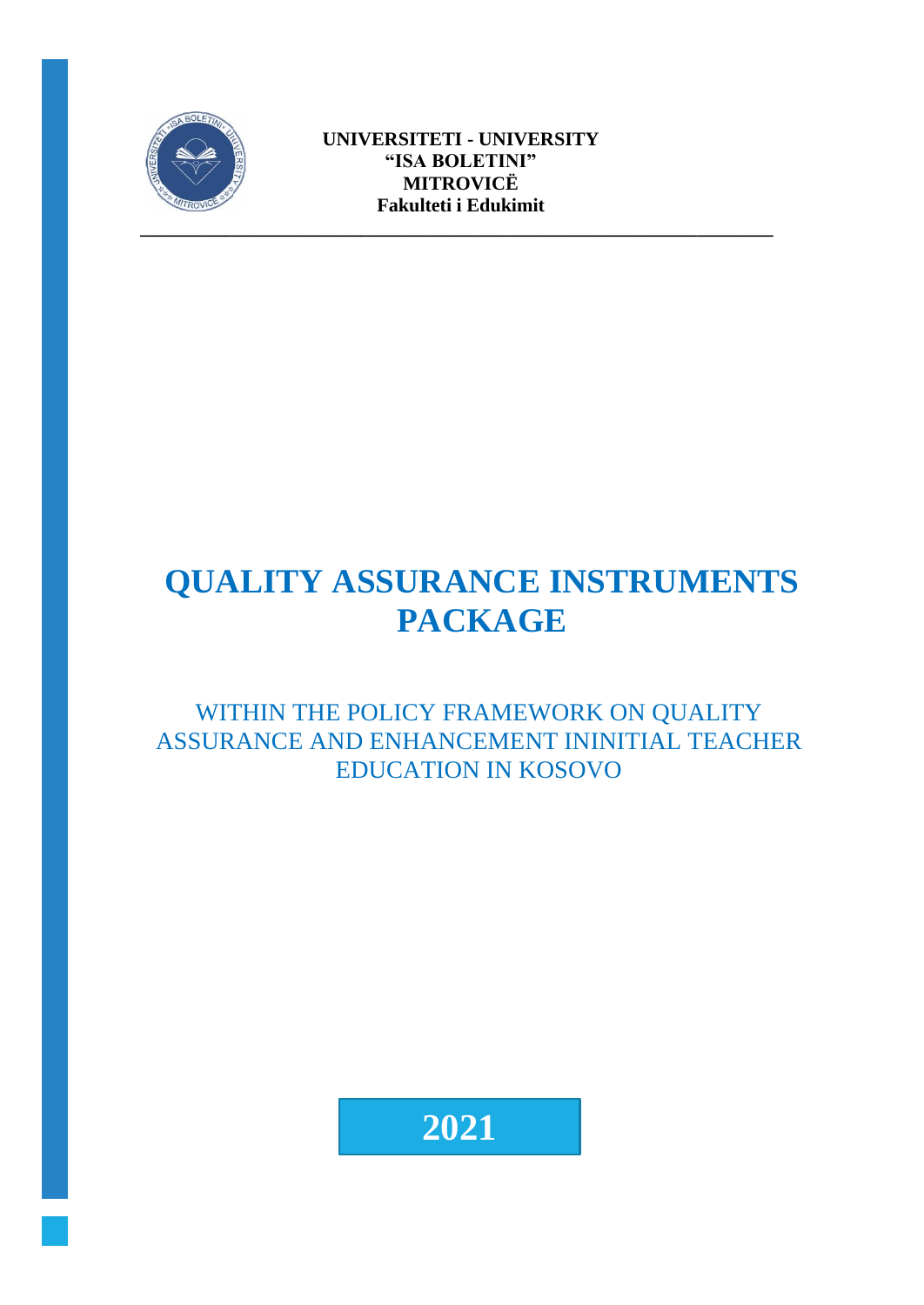## TABLE OF CONTENTS

| STUDY PROGRAM IMPLEMENTATION QUALITY EVALUATION  18           |
|---------------------------------------------------------------|
| QUESTIONNAIRE FOR EVALUATION OF ADMINISTRATIVE SERVICES  24   |
|                                                               |
| MONITORING OF RESEARCH/PUBLICATIONS OF THE ACADEMIC STAFF  35 |
|                                                               |
|                                                               |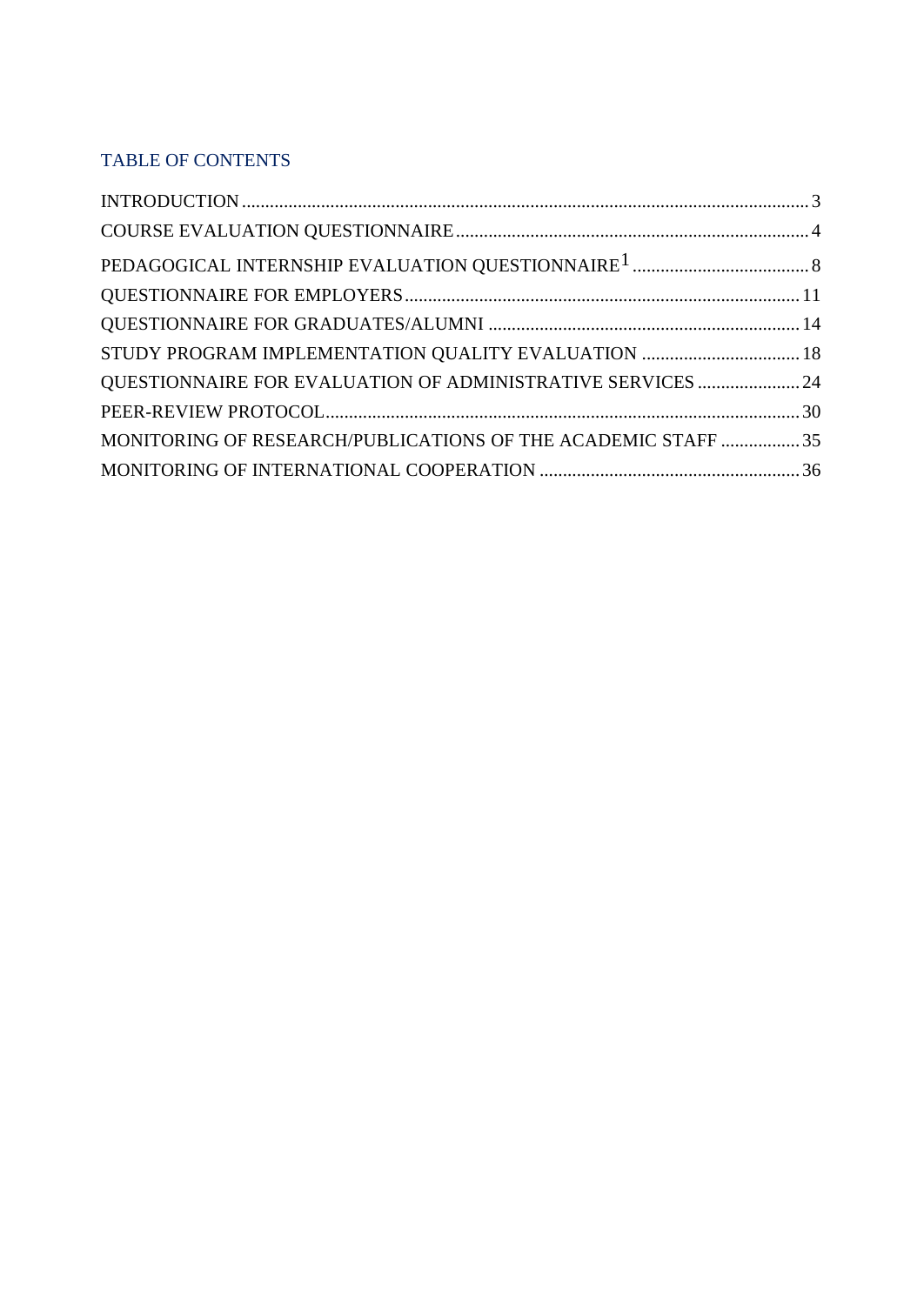## <span id="page-2-0"></span>**INTRODUCTION**

This package of quality assurance tools is an integral part and deriving from the document 'Policy framework on quality assurance and enhancement in initial teacher education in Kosovo' , a document adopted by the Council of the Faculty of Education at the University of Prishtina. The overall purpose of this document (policy) is to provide a framework and implementation guidelines for the Faculty of Education, introducing an internal quality assurance system for pre-service training of teachers. This document aims to provide a reference framework for institutions for pre-service teacher training in efforts to ensure that pre-service teacher preparation practices lead to the development of the required professionalism of teachers in the local and international educational context. The policy provides a framework setting out benchmarks for pre-service teacher training program standards, and describes the processes and instruments that contribute to the identification of areas for improvement, thus enabling evidence-based and action-based institutional action, with a view of improving existing practices.

The initiative for drafting this document (Policy framework on quality assurance and enhancement in initial teacher education in Kosovo) is grounded upon the legal and professional context. In the legal context, the Statute of the University of Prishtina (Article 211-218) and the Regulation on quality assurance in the University of Prishtina (no. 4/132, dated 30.12.2016) represent the basis and obligation for the development of an internal quality assurance system. Also, such a mechanism is required by the standards of ENQA (European Network of Quality Assurance) and applicable accreditation standards in higher education in Kosovo.

Within the package of instruments designed, several types of qualitative and quantitative instruments are envisaged, which include different stakeholders in the process of training new teachers. The first set of the instruments includes pre-service and in-service learners, while the rest focuses on teachers, employers and faculty management.

First set of instruments

- Questionnaire for graduates (Alumni) of the Faculty of Education
- Course Evaluation Questionnaire
- Questionnaire for the evaluation of pedagogical internship in educational institutions
- Questionnaire for evaluation of administrative services

Second set of instruments

- Interview/conversation protocol for academic staff development and performance
- Study Program Implementation Quality Evaluation Protocol
- Peer-review Protocol
- Questionnaire for employers
- Academic staff Scientific Paper/Publication Monitoring Database
- International Cooperation monitoring Database.

These instruments may be modified pursuant to the context and time upon implementation, and based on the implementation experience. Upon inception of implementation, the instruments may undergo minor changes with a view of improvement. If necessary, other instruments may emerge in the process as necessary, to be added to this package.

The policy and these instruments were developed with the support of the QATEK Project (Quality Oriented Teacher Education in Kosovo), funded by the Erasmus + Program. The overall goal of the project is to develop a culture of quality in teacher training institutions, to increase professionalism in the educational system in Kosovo.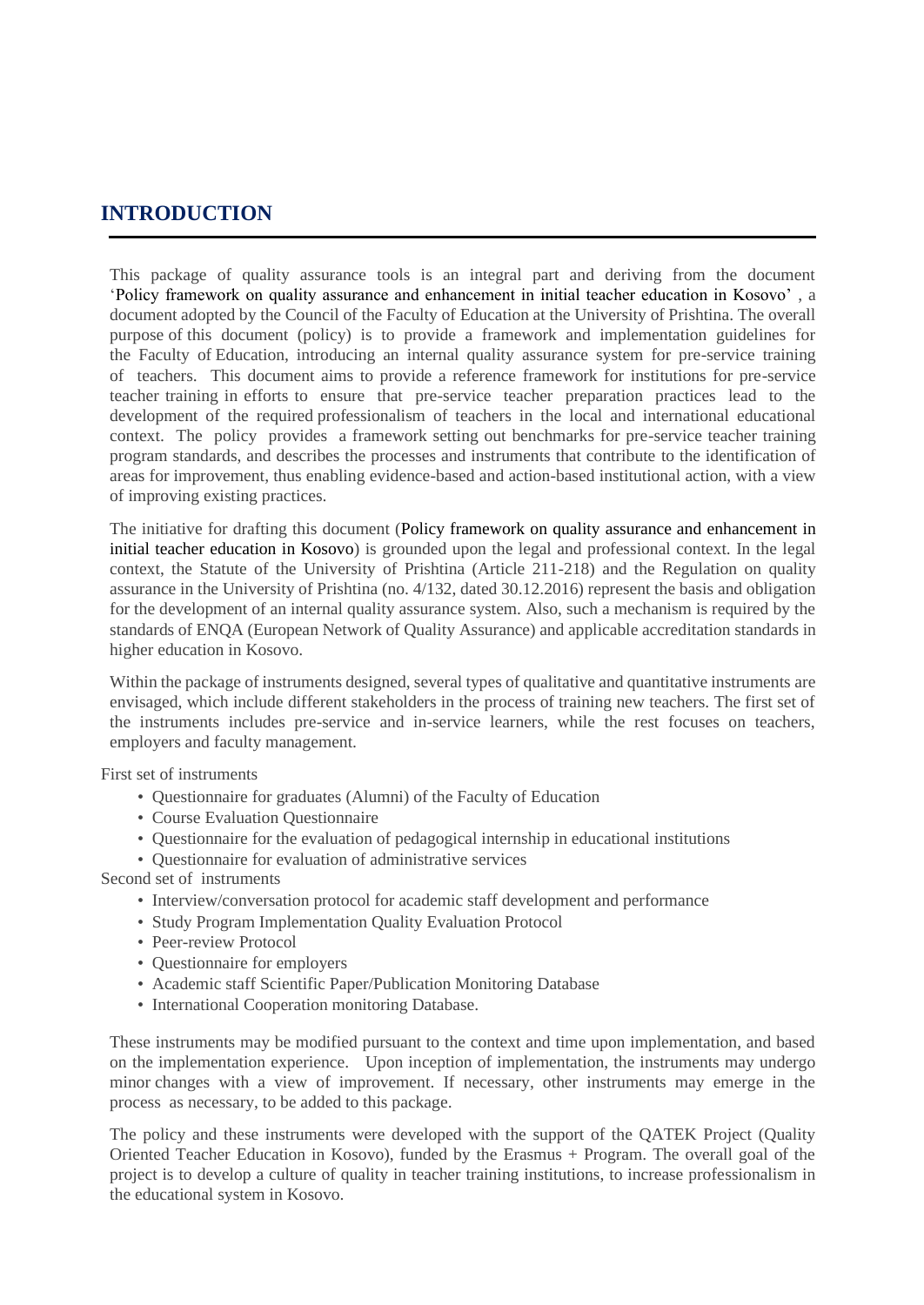# **COURSE EVALUATION QUESTIONNAIRE**

<span id="page-3-0"></span>Dear Students,

At the end of each semester, The Faculty of Education conducts an evaluation of the courses attended by students in each program. This questionnaire collects data to be used by academic staff to reflect on their teaching practices and the content of their syllabi, depending on the feedback they receive.

For this reason, we kindly ask you to take some time to answer the questions below by evaluating each subject and each teacher individually.

The data are anonymous and are intended to improve the quality of teaching and learning, and plans to improve study programs at the Faculty of Education.

Thank you for your kind contribution and your time!

**Program: Course Teacher: Subject: Semester:**

#### **ORGANIZATION AND INFORMATION**

1. All relevant course information has been published and is easily accessible to

- students. a) Fully disagree
- b) Disagree
- c) Neutral
- d) Agree
- e) Fully agree

2. Different sections of the course (lectures, exercises, seminars, etc) are interrelated and complement each other.

- a) Fully disagree
- b) Disagree
- c) Neutral
- d) Agree
- e) Fully agree

3. The schedule and activities planned for the course are respected by the lecturer.

- a) Fully disagree
- b) Disagree
- c) Neutral
- d) Agree
- e) Fully agree
- 4. The course syllabus is published on the website of the faculty is resepcted by the lecturer. a) Fully disagree
	- b) Disagree
	- c) Neutral
	- d) Agree
	- e) Fully agree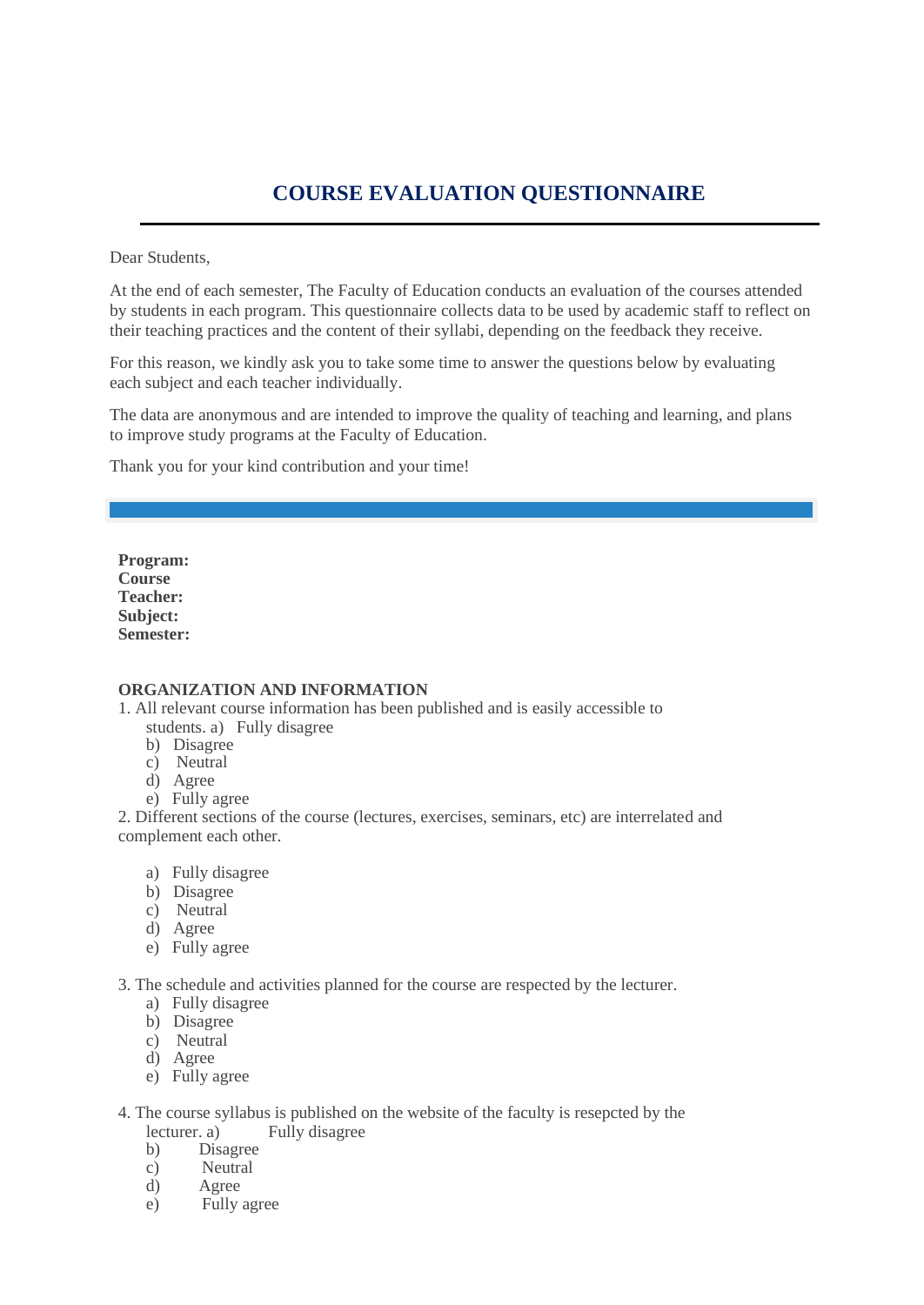#### **TEACHING AND LEARNING**

5. The teacher was clear in the presentation/lectures of the course content.

- a) Fully disagree
- b) Disagree
- c)
- Neutral d)
- Agree
- e) Fully agree

6. The activities conducted by the teacher (practical work, counseling, laboratory work with concrete means or simulations) have facilitated my learning easier.

- a) Fully disagree
- b) Disagree
- c) Neutral
- d) Agree
- e) Fully agree

7. The teacher encouraged the students to express their opinions and ask questions.

- a) Fully disagree
- b) Disagree
- c) Neutral
- d) Agree
- e) Fully agree

8. Teaching Resources / Materials were adequate to the teaching of the subject.

- a) Fully disagree
- b) Disagree
- c) Neutral
- d) Agree
- e) Fully agree

9. Learning resources/materials were published in SEMS or Classroom or other platforms.

- a) Fully disagree
- b) Disagree
- c) Neutral
- d) Agree
- e) Fully agree
- 10. The lecturer was present and available for further clarifications.
	- a) Fully disagree
	- b) Disagree
	- c) Neutral
	- d) Agree
	- e) Fully agree
- 11. The teacher was motivating and increased my interest in the
	- subject. a) Fully disagree
	- b) Disagree
	- c) Neutral
	- d) Agree
	- e) Fully agree
- 12. I consider that I have managed to sufficiently develop the competencies planned for the course.
	- a) Fully disagree
	- b) Disagree
	- c) Neutral
	- d) Agree
	- e) Fully agree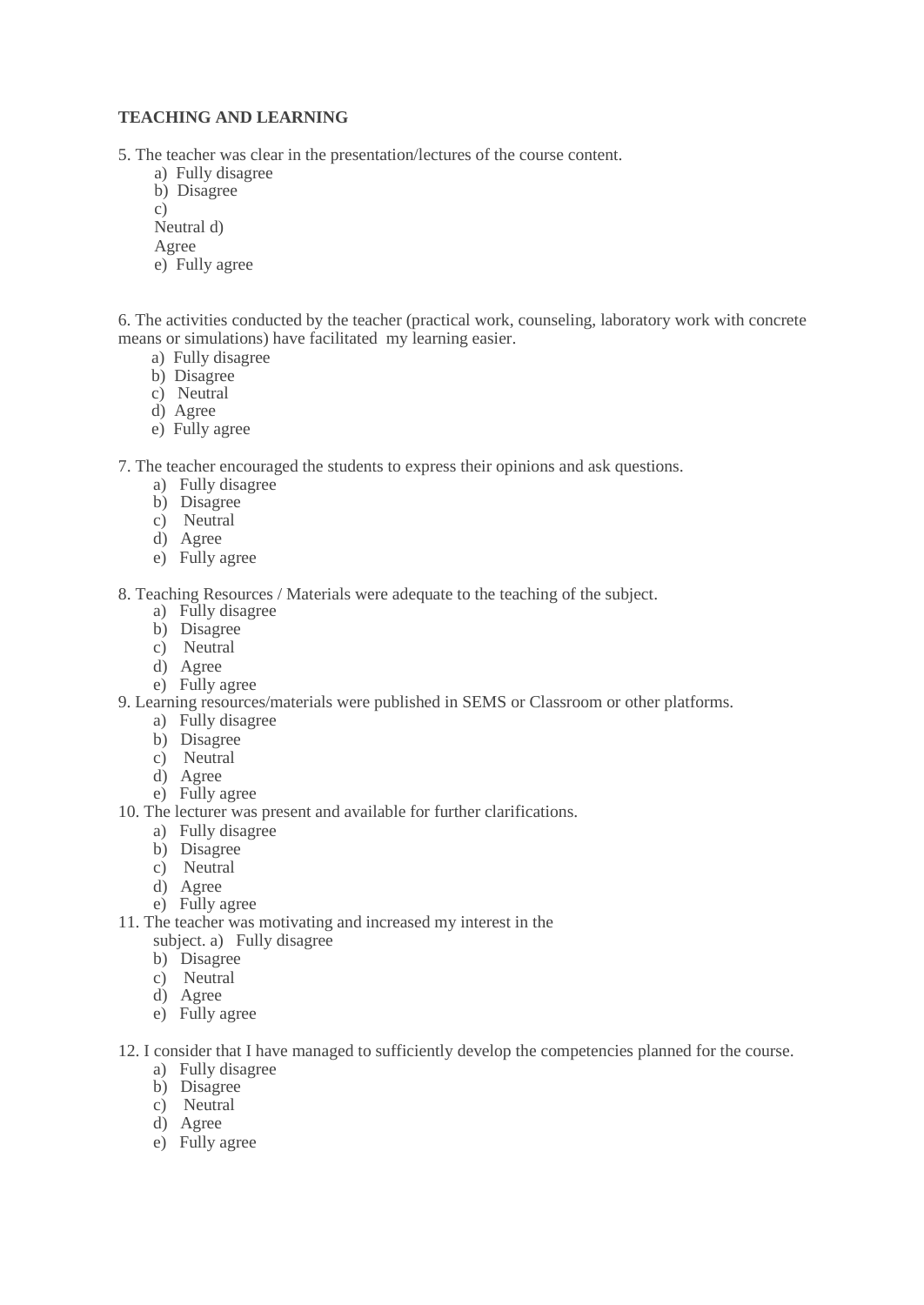12. I consider that I have managed to sufficiently develop the competencies planned for the course, despite the teaching provided online.

- a) Fully disagree
- b) Disagree
- c) Neutral
- d) Agree
- e) Fully agree

#### **FORMATIVE AND FINAL ASSESSMENT OF STUDENTS**

13. Assessment procedures and criteria were clearly defined since the beginning of the course.

- a) Fully disagree
- b) Disagree
- c) Neutral
- d) Agree
- e) Fully agree

14. The teacher used continuous assessment, and took into account the engagement as defined within the syllabus (e.g. group work, individual, projects, etc.) in the final assessment.

- a) Fully disagree
- b) Disagree
- c) Neutral
- d) Agree
- e) Fully agree
- 15. The final assessment of the students for the subject by the teacher was appropriate.
	- a) Fully disagree
	- b) Disagree
	- c) Neutral
	- d) Agree
	- e) Fully agree
- 16. The teacher provided effective feedback to the students.
	- a) Fully disagree
	- b) Disagree
	- c) Neutral
	- d) Agree
	- e) Fully agree

## **ENCOURAGEMENT AND COURSE VALUE**

- 17. The teacher shared with the students his/her enthusiasm for the
	- subject. a) Fully disagree
	- b) Disagree
	- c) Neutral
	- d) Agree
	- e) Fully agree
- 18. I felt that our teacher highly valued the subject.
	- a) Fully disagree
	- b) Disagree
	- c) Neutral
	- d) Agree
	- e) Fully agree

#### 19. I felt that our teacher highly valued the teaching.

- a) Fully disagree
- b) Disagree
- c) Neutral
- d) Agree
- e) Fully agree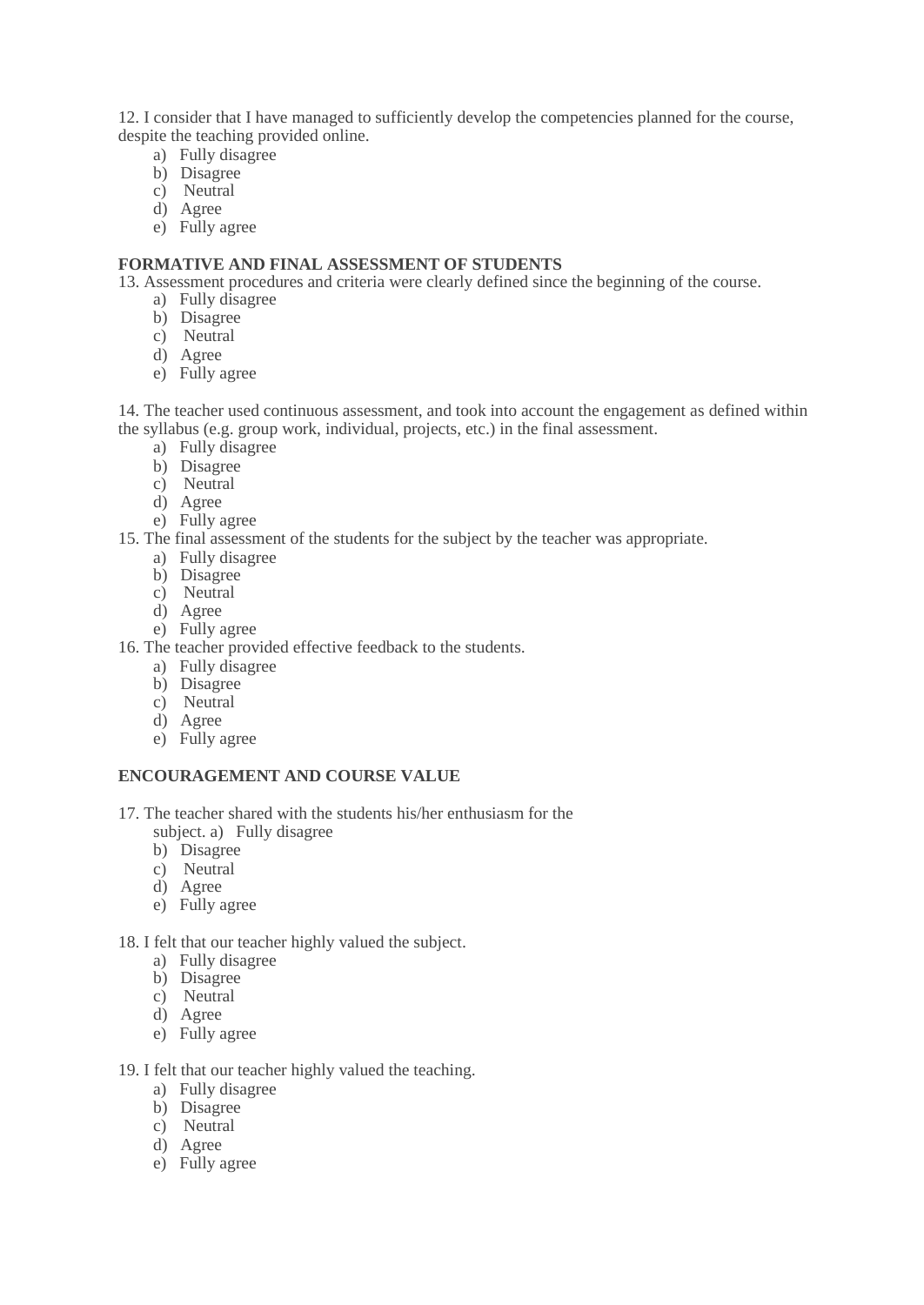20. Our teacher inspired the students to learn even more about the subject. a)

- Fully disagree b) Disagree c) **Neutral**
- d) Agree
- e) Fully agree

#### 21. The teacher treated the students with respect. a)

- Fully disagree
- b) Disagree
- c) Neutral d)
- Agree
- e) Fully agree

#### **OVERALL COURSE EVALUATION:**

22. List some strengths of the subject teacher in relation to his/her teaching:

a) b)

c)

- 23. List some aspects that you would suggest improving or changing in the subject teacher a) b) c)
- 24. In general, how content were you with the subject?

1 2 3 4 5 6 7 8 9 10

25. Please indicate anything else you would comment on the subject and teaching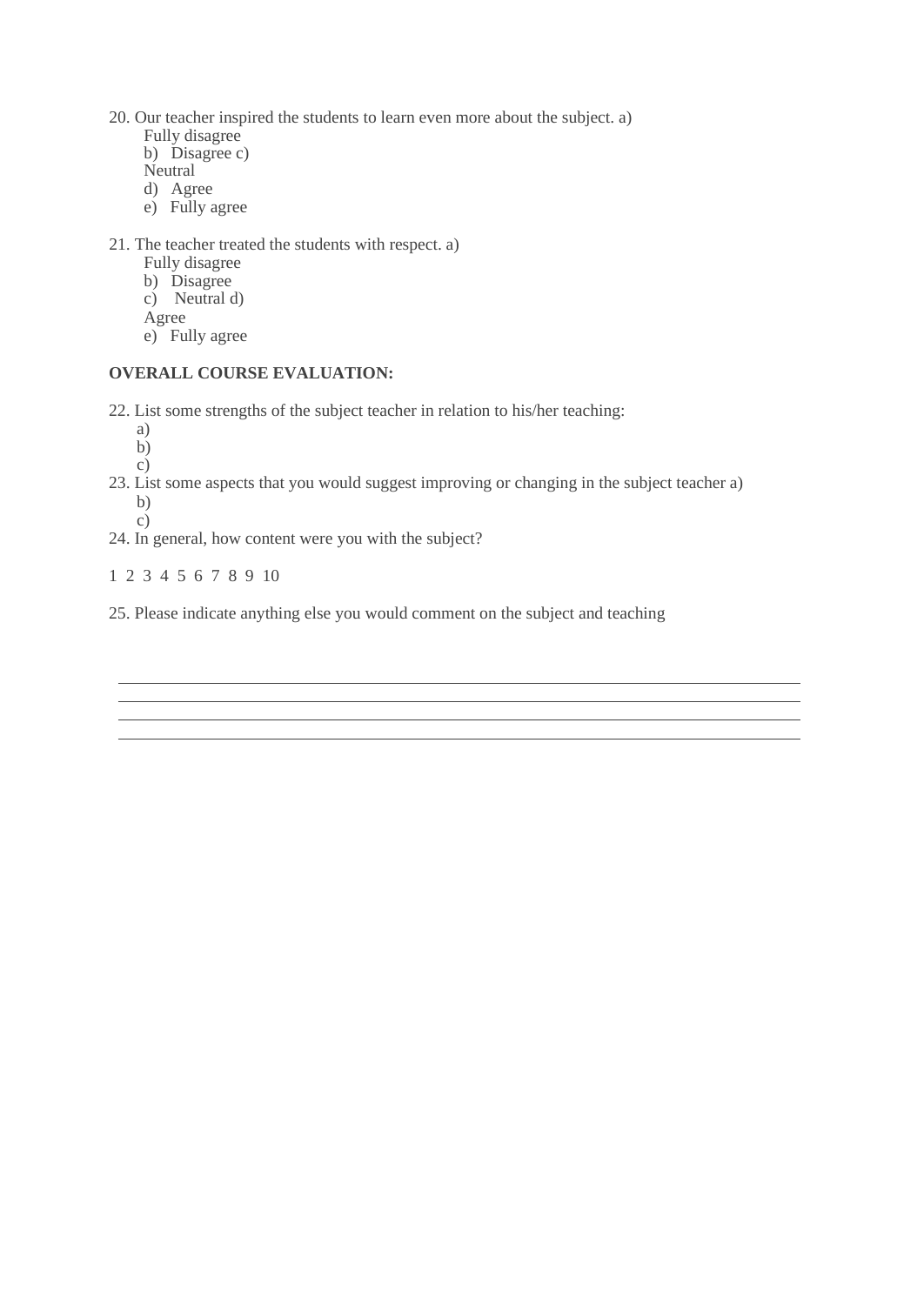<span id="page-7-0"></span>Dear Students,

This questionnaire aims to gather information and assess students' experience during pedagogical internship. The questionnaire is filled-in upon completion of the pedagogical internship in each year of studies, in teacher training programs at BA and MA levels.

The data are anonymous and will be used for the purpose of improving the quality of the organization of pedagogical internships by the Faculty of Education.

Thank you for your kind contribution and your time!

| Study Level:              |  |
|---------------------------|--|
|                           |  |
| Year/Semester:            |  |
|                           |  |
| Mentor teacher:           |  |
| FE Supervising professor: |  |
|                           |  |

#### **SECTION I**

#### **Experience with the mentoring teacher at school/kindergarten**

Explain how you view the role of your mentor, and your expectations of your mentor during school internship.

 $1 =$  fully disagree,  $2 =$  disagree,  $3 =$  neutral,  $4 =$  agree,  $5 =$  fully agree

#### The mentor exposed me to the formal language of the state

| The mentor exposed me to the formal language of the state<br><u>avrriaulum</u>                                          |  |                | $\mathcal{R}$ |                | 5                        |
|-------------------------------------------------------------------------------------------------------------------------|--|----------------|---------------|----------------|--------------------------|
|                                                                                                                         |  |                |               |                |                          |
| The mentor guided me in preparing lessons/activities                                                                    |  | 2              | 3             | 4              | 5                        |
| The mentor exposed me to the regulations of the institution                                                             |  |                |               |                |                          |
| The mentor exposed me to the kinds of interaction with peers in                                                         |  | 2              | 3             | 4              | 5                        |
| the school/kindergarten                                                                                                 |  |                |               |                |                          |
| The mentor modeled a good teaching style before me                                                                      |  | 2              | 3             | 4              | 5                        |
| The mentor helped me classroom management strategies                                                                    |  | 2              | 3             | 4              | 5                        |
| The mentor developed my enthusiasm for teaching                                                                         |  |                | 3             | $\overline{4}$ | 5                        |
| The mentor exposed me to the practices of preparing teaching<br>schedules / educational activities.                     |  | $\overline{2}$ | 3             | 4              | 5                        |
|                                                                                                                         |  |                |               |                |                          |
| The mentor exposed me to the state curricular Documents                                                                 |  |                | 3             | $\overline{4}$ | $\overline{\phantom{0}}$ |
| This questionnaire will be modified in an online format, according to the characteristics of the BA and MA<br>programs. |  |                |               |                |                          |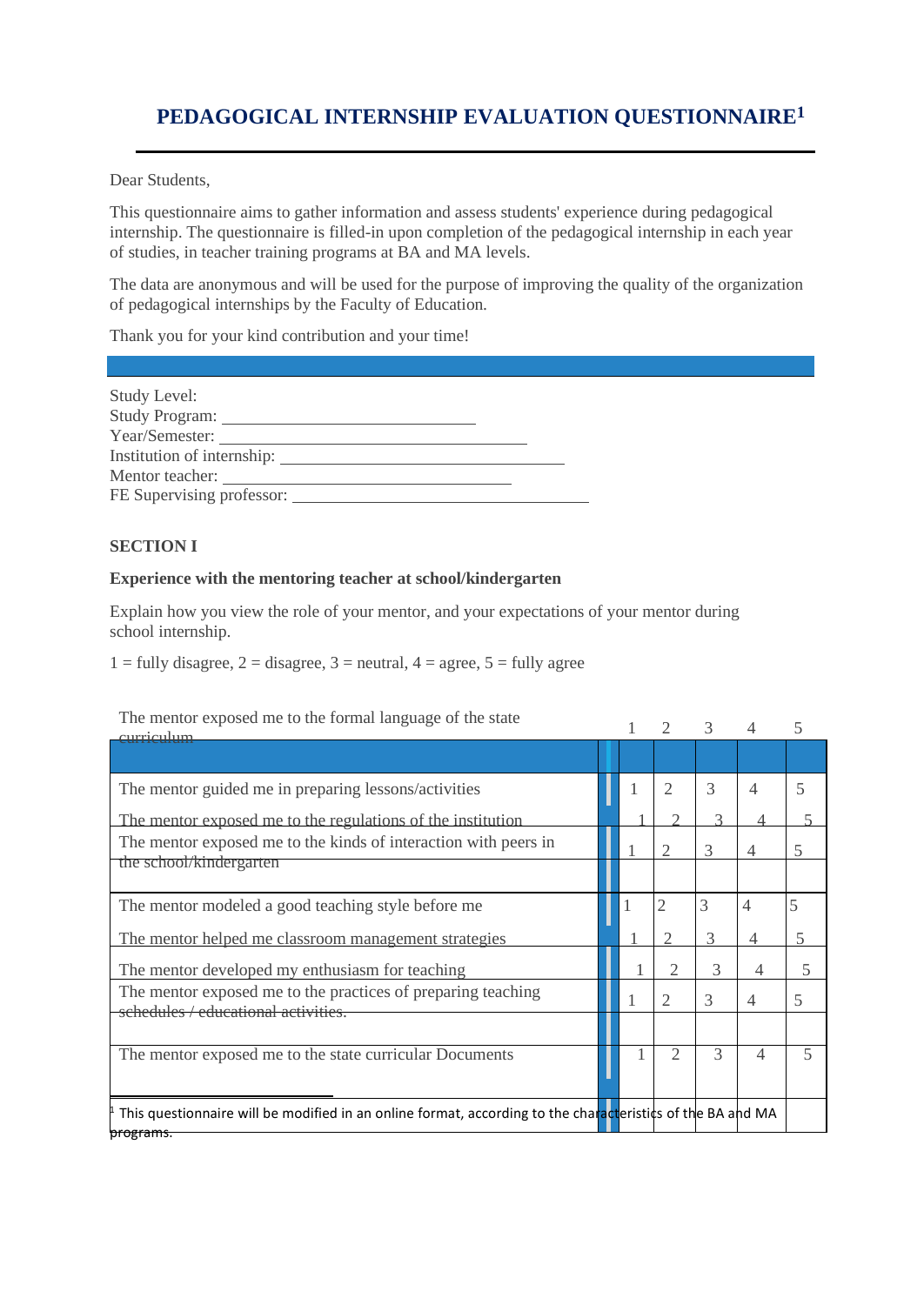| The mentor provided feedback on a daily or weekly basis                       |  |                | 3 | 4 |  |
|-------------------------------------------------------------------------------|--|----------------|---|---|--|
| The mentor provided written comments on my teaching during                    |  |                |   |   |  |
| the internship                                                                |  |                |   | 4 |  |
| The mentor helped develop my knowledge of teaching                            |  |                | 3 | 4 |  |
| The mentor strived to develop my positive attitudes towards                   |  |                |   |   |  |
| the profession                                                                |  |                | ক | 4 |  |
| The mentor fostered my reflections on improving my teaching                   |  |                | ∍ | 4 |  |
| The mentor reviewed all the lesson plans / educational activities<br>prepared |  | $\overline{2}$ | 3 | 4 |  |
|                                                                               |  |                |   |   |  |
| The mentor exposed me to student assessment / monitoring practices            |  |                |   | 4 |  |
| The mentor clearly showed me what I needed to improve in<br>my teaching.      |  | っ              | 3 |   |  |

## **SECTION II:**

 $\overline{\phantom{a}}$ 

 $\overline{a}$ 

# **Direct experience in the school/kindergarten**

Please answer the questions below by referring to your personal experience in pedagogical internship as part of the teacher/educator development program.

| 1              | Name of school/kindergarten:                                                                                                                                                                                                                                   |
|----------------|----------------------------------------------------------------------------------------------------------------------------------------------------------------------------------------------------------------------------------------------------------------|
| $\overline{2}$ | Write down the number of days in pedagogical internship held in school or kindergarten                                                                                                                                                                         |
| 3              | Write down the number of teaching hours/educational activities you have held independently<br>under the mentorship of the mentor.                                                                                                                              |
| 4              | If you did not conduct any classes/activities, state why:<br>$\Box$ I have not had any internship classes due to school closure as a result of COVID.<br>$\Box$ I have not attended internship due to personal reasons.<br>$\Box$ Mentoring teacher was absent |
| 5th            | How satisfied are you with the process of pedagogical internship held in the<br>school/kindergarten, in general:<br>$\Box$ Unsatisfied<br>$\Box$ Somewhat satisfying<br>$\Box$ Satisfied                                                                       |
| 6              | $\Box$ Very satisfied<br>Please elaborate your opinion if you have stated your dissatisfaction with the pedagogical<br>internship.                                                                                                                             |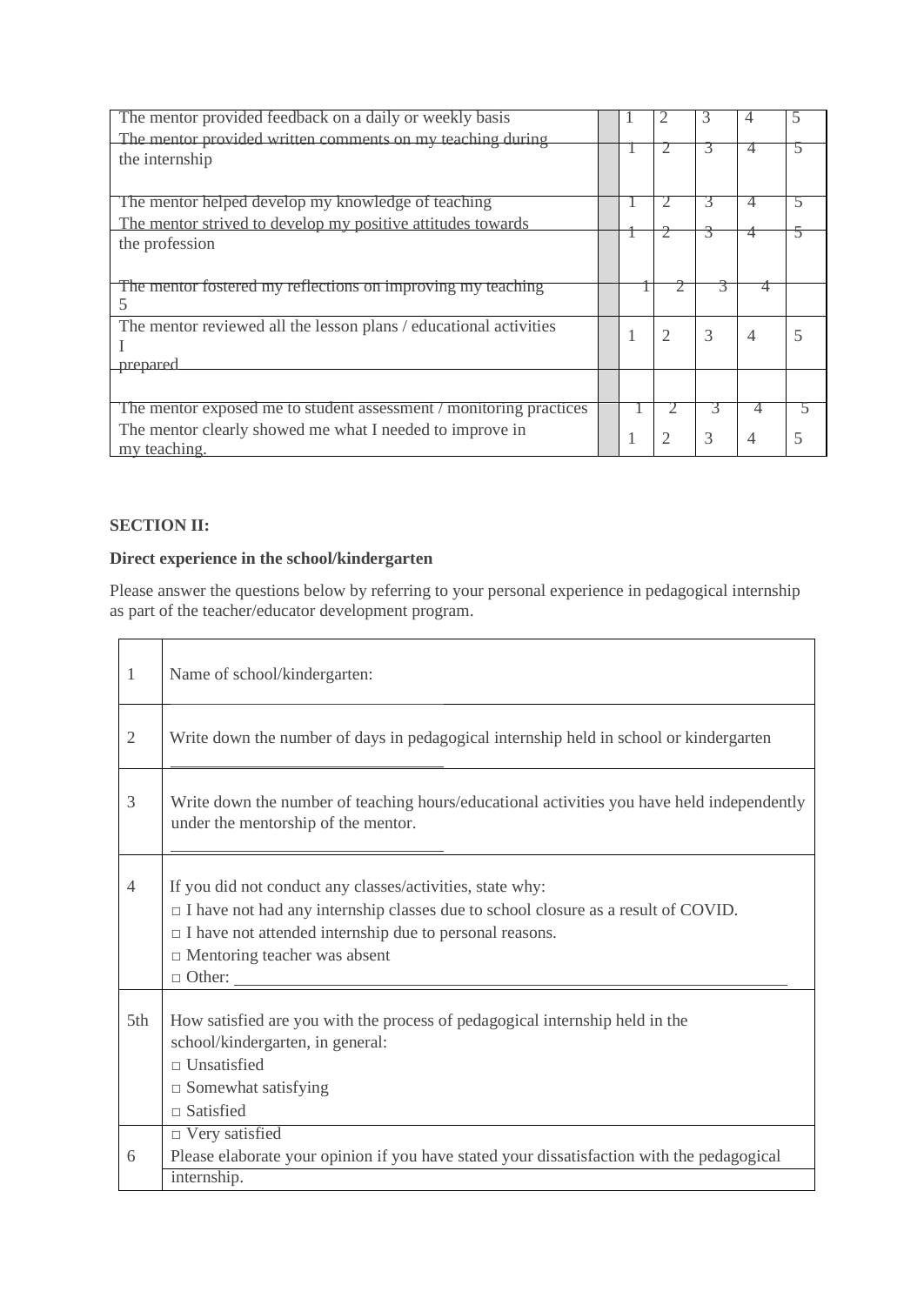| 7               | Have you had the opportunity to plan and hold your own lessons/activities<br>with students/children?                  |
|-----------------|-----------------------------------------------------------------------------------------------------------------------|
|                 | $\neg$ Yes                                                                                                            |
|                 | $\Box$ No                                                                                                             |
| 8<br>reason.    | If so, mention a lesson that you consider was very successful. If not, please state the                               |
|                 |                                                                                                                       |
| 9               | Was the school/kindergarten where you attended the internship per your expectations?<br>$\neg$ Yes                    |
|                 | □ No                                                                                                                  |
| $\overline{10}$ | <u> 1980 - Johann Barbara, martin amerikan basar da</u><br>If not, please state why:                                  |
| 11              | Do you think you grew professionally in your pedagogical internship? E.g. Have<br>you developed your teaching skills? |
|                 | $\Box$ Not at all                                                                                                     |
|                 | $\Box$ A little                                                                                                       |
|                 | $\Box$ To some degree                                                                                                 |
|                 | $\sqcap$ A lot                                                                                                        |
|                 | $\Box$ Other:                                                                                                         |
|                 |                                                                                                                       |
| 12              | Do you think the pedagogical internship office was efficient?                                                         |
|                 | $\Box$ Yes                                                                                                            |
|                 | $\Box$ No                                                                                                             |
| 13              | If not, please state why:                                                                                             |
|                 |                                                                                                                       |
|                 |                                                                                                                       |

## **Comments and suggestions**

If you have any additional comments regarding the pedagogical internship that would help improve the quality of its conduct, please elaborate below:

and the control of the control of the control of the control of the control of the control of the control of the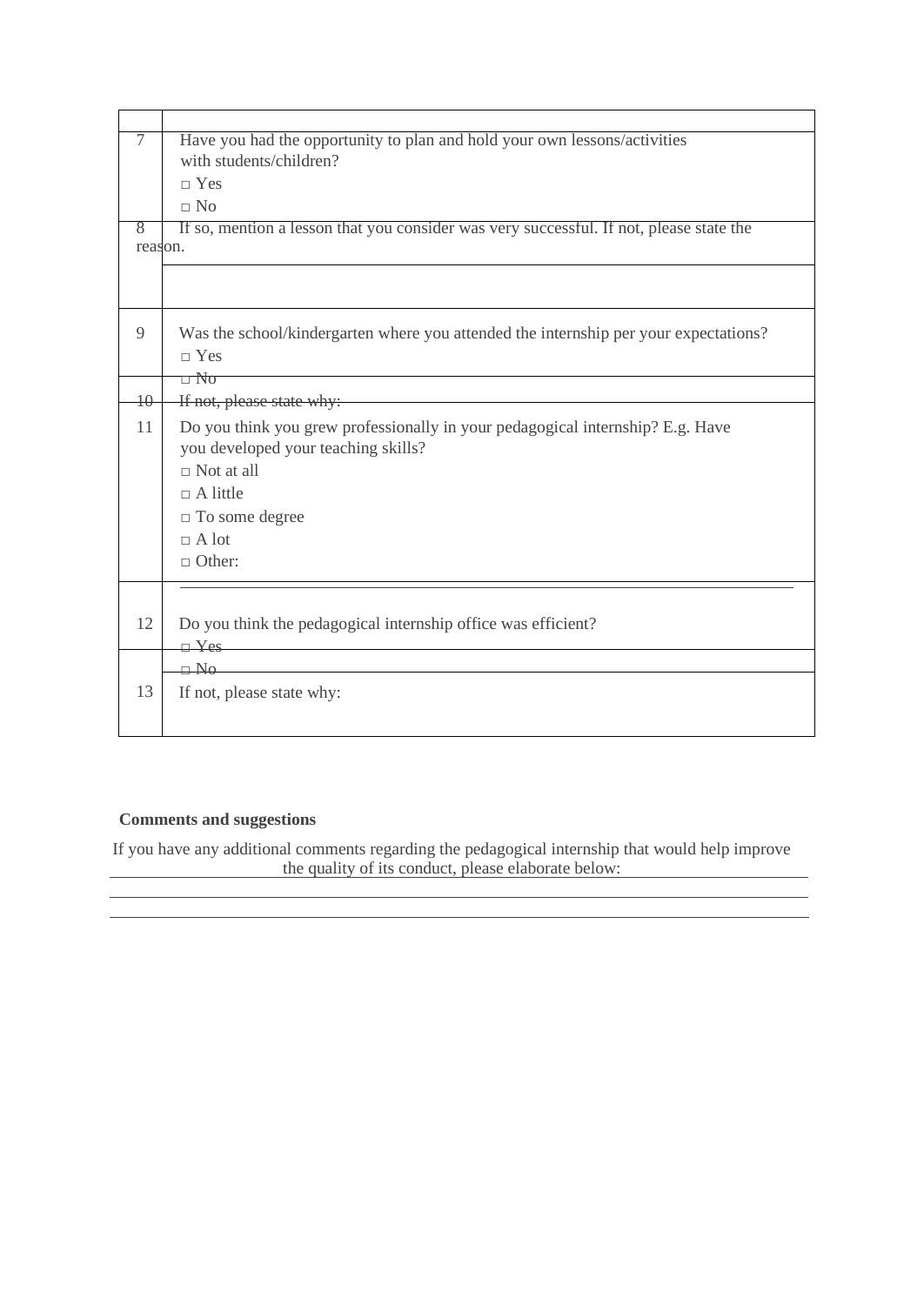# **QUESTIONNAIRE FOR EMPLOYERS**

<span id="page-10-0"></span>Dear employers of our graduates,

Through this questionnaire, the Faculty of Education has begun collecting data from all employers of our former students, graduates and employed!

The purpose of this questionnaire is to identify the strengths and those items requiring improvement in graduates who complete their studies in any of the programs for teachers or educational experts. We kindly ask you to express your opinion about the knowledge, skills and values you have observed in them.

The data from these questionnaires will be collected and analyzed every three years by the Faculty of Education, to reflect on the quality of study programs and to intervene for the benefit of the best possible preparation of students, based on your requirements as an employer.

Thank you for your kind contribution and your time!

- **1. Institution:**
- **2. Type of institution:**
- a) Pre-school
- b) Primary and lower secondary
- c) Upper Secondary
- d) University
- e) Other educational institution (Ministry, MED, etc.)
- f) NGO
- **3. Type of Institution:**
- a) Private
- b) Public
- c) Public-Private
- d) NGO
- 4. Your position in the institution:
- a) Director
- b) Teacher
- c) Other:

Given the fact that teachers in Kosovo may be employed immediately after graduation, and given that they are juniors, I believe that:

- 5. Graduates of the Faculty of Education of UIBM have very good training:
- a) Fully disagree
- b) Disagree
- c) Neutral
- d) Agree
- e) Fully agree
- 6. Graduates of the Faculty of Education at UIBM possess the necessary methodological skills to organize a lesson.
- a) Fully disagree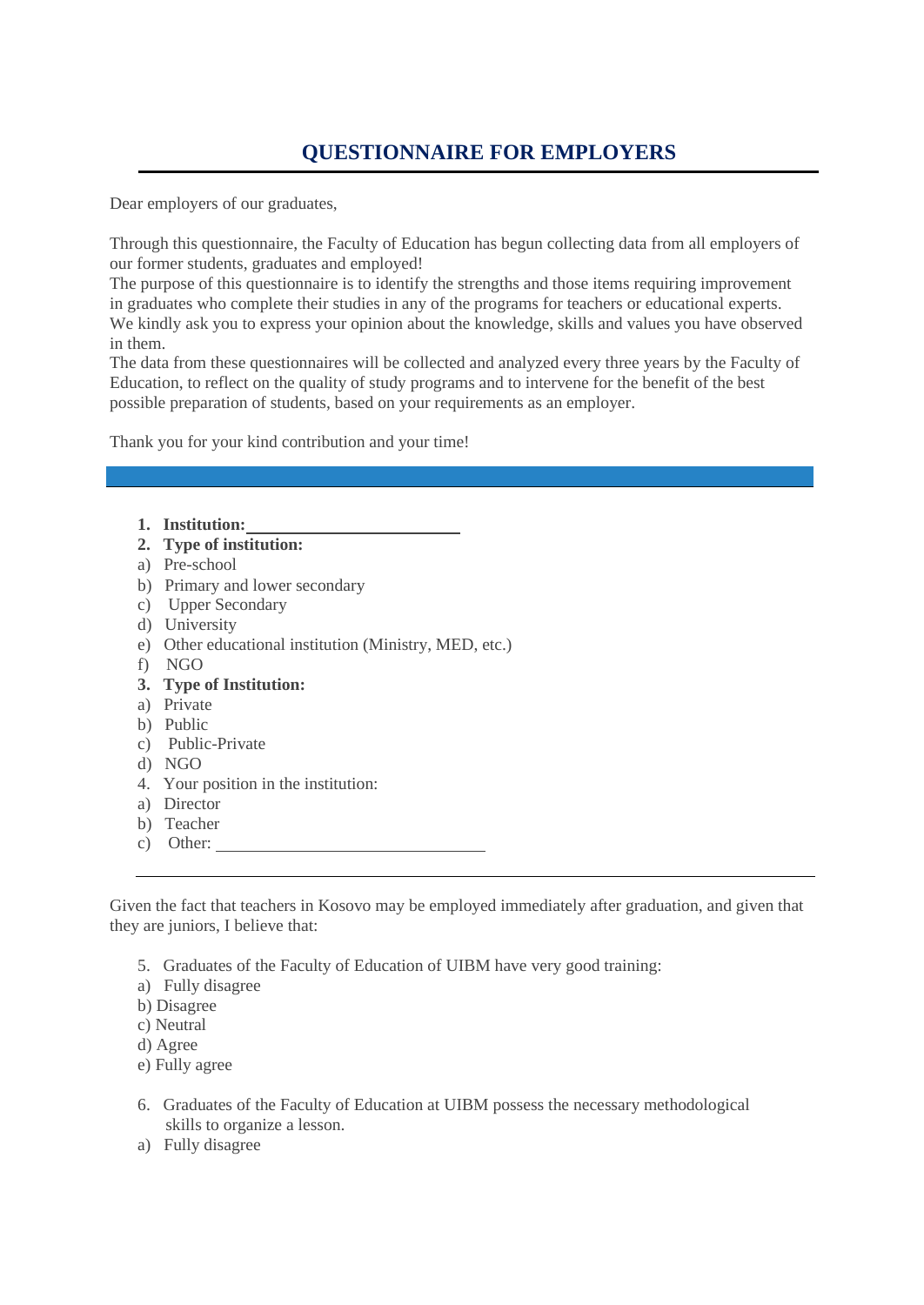- b) Disagree
- c) Neutral
- d) Agree
- e) Fully agree
- 7. Graduates of the Faculty of Education at UIBM possess sufficient knowledge of the subjects they are to teach.
- a) Fully disagree
- b) Disagree
- c) Neutral
- d) Agree
- e) Fully agree
- 8. Graduates of FE/UIBM possess the ability to work with pedagogical documentation (curriculum, registers, curricula, etc.)
- a) Fully disagree
- b) Disagree
- c) Neutral
- d) Agree
- e) Fully agree
- 9. Graduates of FE/UIBM possess good skills to manage the
- class. a) Fully disagree
- b) Disagree
- c) Neutral
- d) Agree
- e) Fully agree
- 10. Graduates of FE/UIBM have good communication skills with their peers and parents, and in working in teams.
- a) Fully disagree
- b) Disagree
- c) Neutral
- d) Agree
- e) Fully agree
- 11. Graduates of FE/UIBM possess good skills in working and treating well students with special needs.
- a) Fully disagree
- b) Disagree
- c) Neutral
- d) Agree
- e) Fully agree

12. Graduates of FE/UIBM are enthusiastic, innovative and motivated for the teaching

profession. a) Fully disagree

- b) Disagree
- c) Neutral
- d) Agree
- e) Fully agree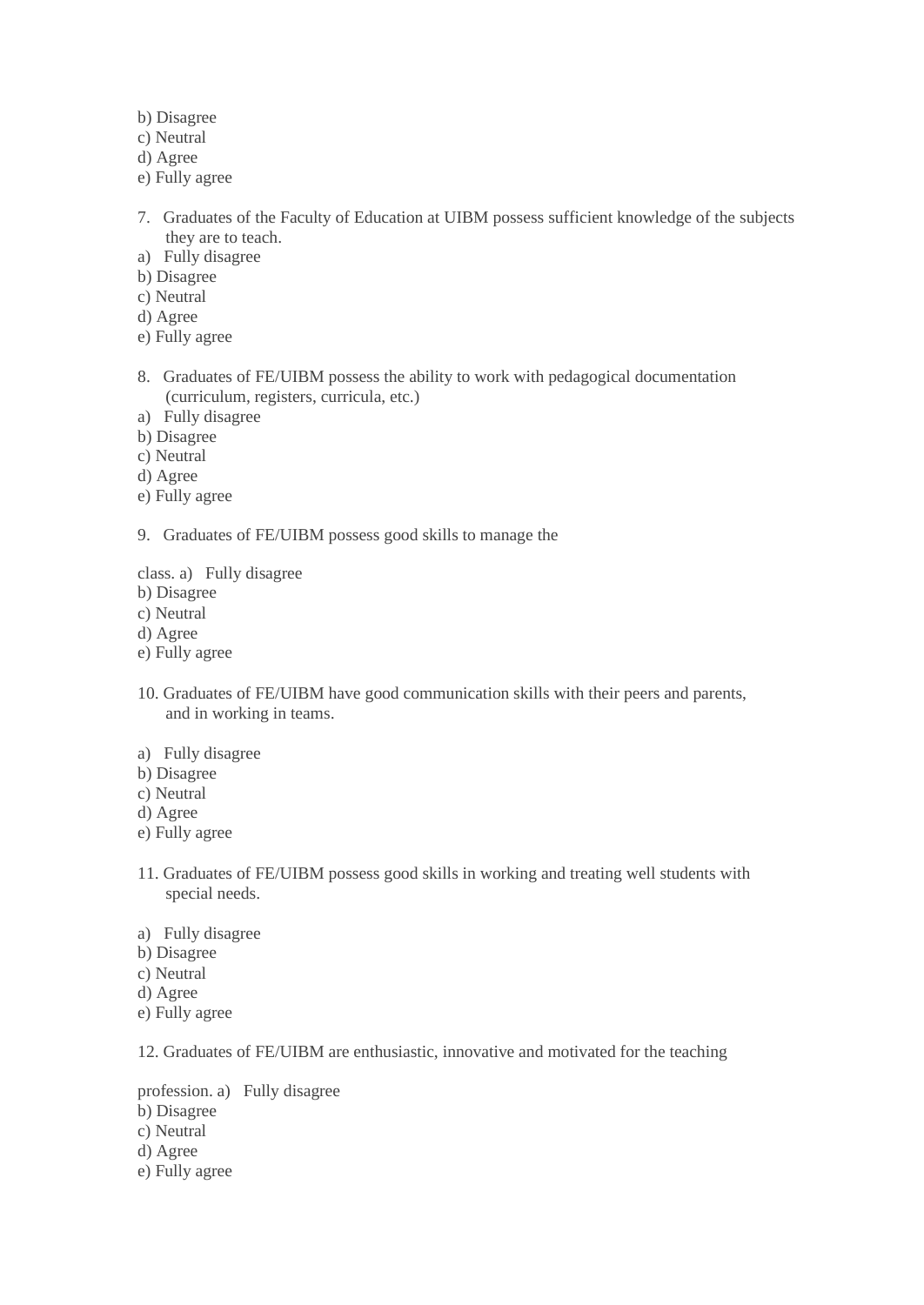13. FE/UP graduates have good skills in using technology in teaching and learning. a) Fully disagree b) Disagree c) Neutral d) Agree e) Fully agree

14. Graduates of FE/UIBM in programs for educational experts have quality training for the profession they perform (lecturer, officers, assistants, etc.).

a) Fully disagree b) Disagree c) Neutral d) Agree e) Fully agree

15. Graduates of FE/UIBM in educational expert programs are an added value to our institution. a)

Fully disagree b) Disagree c) Neutral d) Agree e) Fully agree

16. Please elaborate below your suggestions for skills, knowledge and values that you think our graduates do not have or would like to be different: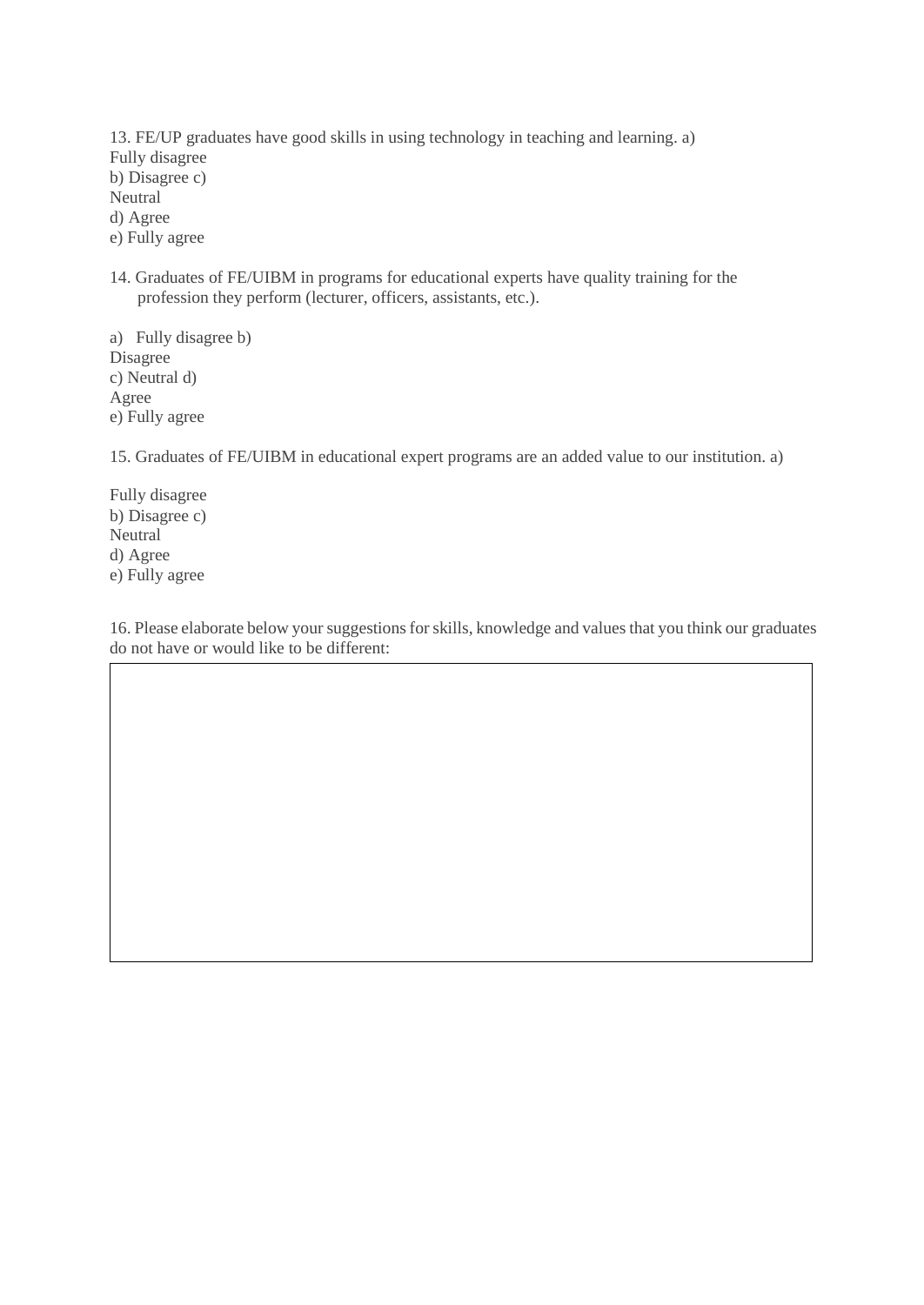# **QUESTIONNAIRE FOR GRADUATES/ALUMNI**

<span id="page-13-0"></span>Questionnaire for graduates (Alumni) of the Faculty of Education

Dear

Alumni,

The Faculty of Education is collecting data on the opinions of graduate students regarding your preparation for the profession, but also your level of employability.

We would like to know how satisfied you are with the knowledge, skills and values you have acquired during your studies, and what are the challenges you faced upon your employment in the profession of a teacher or lecturer.

This questionnaire is anonymous and the data collected shall be used to review programs and improve the quality of teaching and learning for undergraduate students.

Also, based on your level of employability, we shall engage also in planning for the numbers of students to be enrolled.

Thank you for your kind contribution and your time!

- 1. Study Level:
- 2. Write/choose your study program:
- 3. Enrollment Year:
- 4. Graduation Year:
- 5. Gender:
- 6. Are you currently employed?
	- a) Yes
	- b) No

7. How long did you wait to be hired for the first time in your profession: Employed means entering into

a full-time employment contract with an institution.

- 8. I was employed:
	- a) Before I graduated
	- b) Immediately after graduation
	- c) In the first three months after

graduation d) Three to six months after

graduation

- e) Approximately one year after graduation
- f) More than one year after graduation
- g) Not employed yet
- h) I have not sought for employment in the field of education at all.
- 9. How did you manage to get employed?
	- a) I applied to a vacancy announced on the website of the respective municipality.
	- b) I was employed in an institution where I was known and recognized, because I completed my pedagogical practice during my studies
	- c) My relatives, friends or other acquaintances helped me get employed for the first time.
	- d) I submittted the documents to the employment office, and then they invited me.
	- e) I am self-employed.
	- f) Other way: (describe)
- 10. Are you employed upon a fixed-term contract or an indefinite term contract?
	- a) Fixed term contract.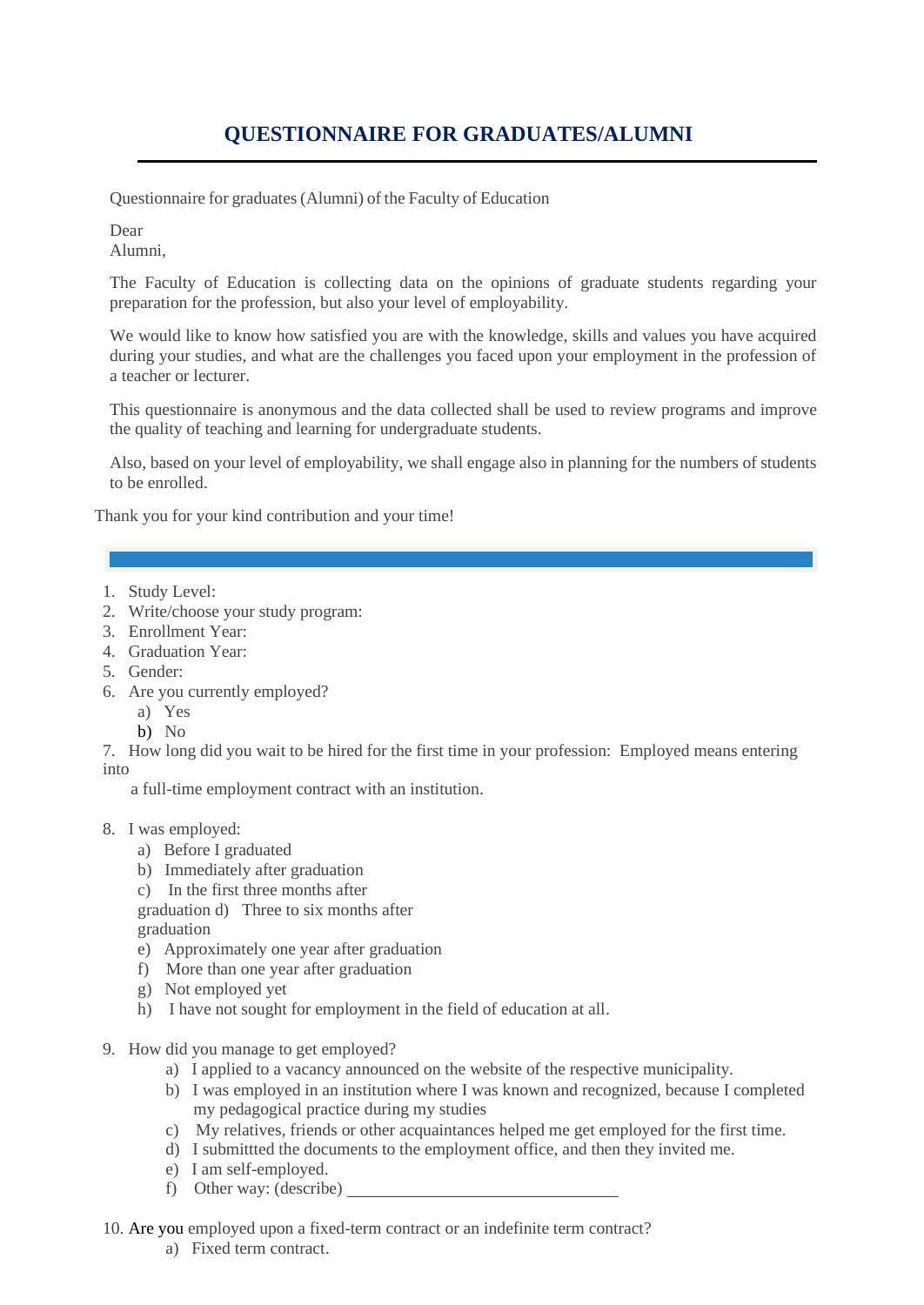b) Indefinite term contract. c) I am selfemployed.

- 11. I am employed:
	- a) In the field which I
	- studied. b) In a similar field.
	- c) In another field.
- 12. I am employed in the: a) Public sector b) Private sector
- 13. If you are employed in the private sector, indicate the institution you work in. Should you wish, you may also write the name of the organization/school, kindergarten, NGO:
- 14. How do you view the current employment opportunities of graduates of your own program?
	- a) Very good
	- b) Good
	- c) Moderately good
	- d) Poor
	- e) Very poor
- 15. Do you think graduates in your program are only employed in the field of their studies, or have wider employment opportunities?
	- a) Only in the field of study
	- b) In other areas as well (e.g. assistants for children with special needs, homework help for students, and courses for various subjects).
- 16. How do you assess the relevance of the knowledge you gained during your studies at the faculty in relation to the work you perform as a teacher/lecturer?
	- a) Very relevant
	- b) Relevant
	- c) Moderately relevant
	- d) Not too relevant
	- e) Irrelevant
- 17. How do you assess the relevance of the teaching skills you acquired during your studies at the faculty in relation to the work you perform as a teacher/lecturer?
	- a) Very relevant
	- b) Relevant
	- c) Moderately relevant
	- d) Not too relevant
	- e) Irrelevant
- 18. How do you assess the relevance of the values/attitudes towards education / teaching that you have acquired during your studies at the faculty in relation to the work you perform as a teacher/lecturer?
	- a) Very relevant
	- b) Relevant
	- c) Moderately relevant
	- d) Not too relevant
	- e) Irrelevant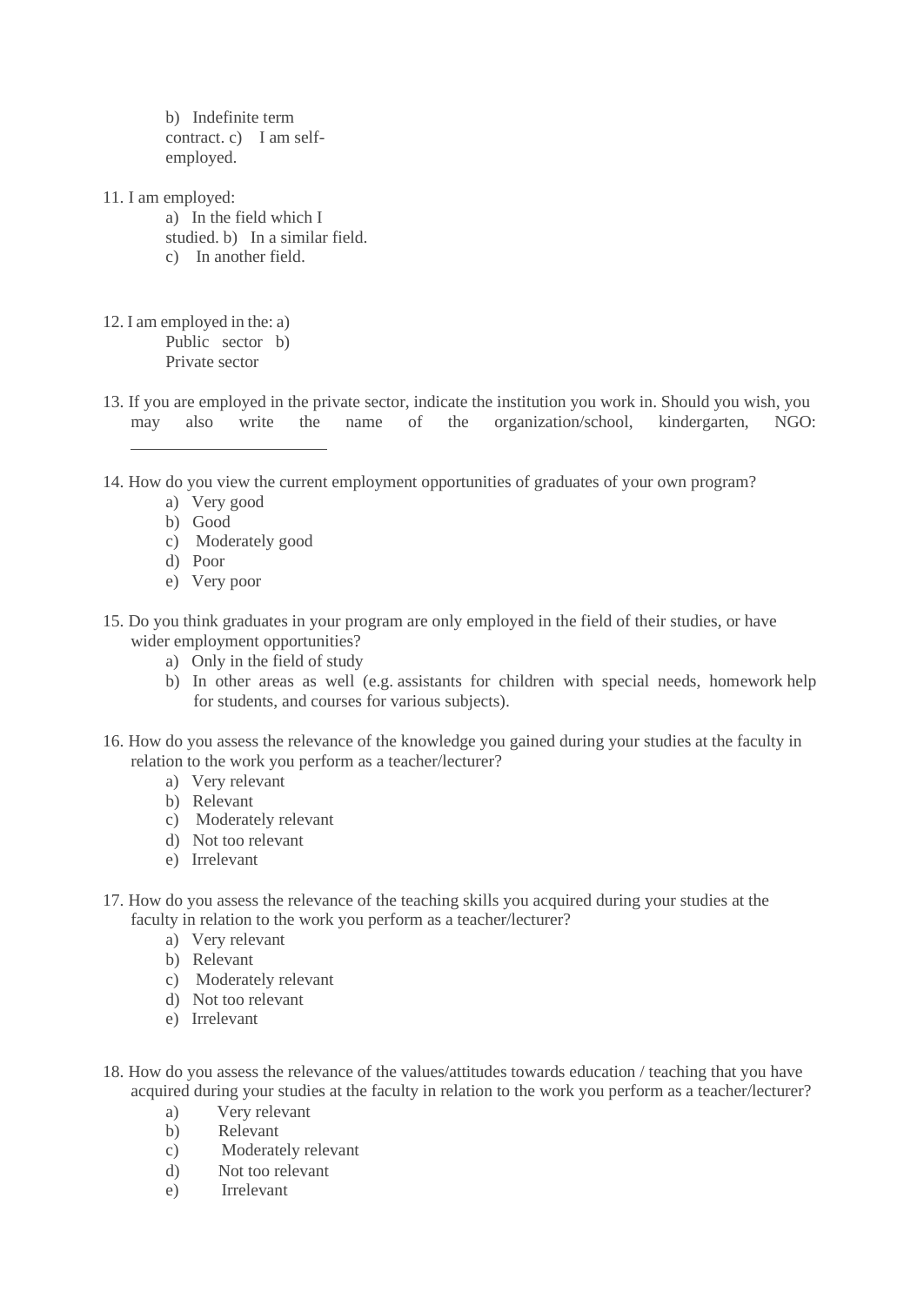- 19. Have your attitudes about the relevance of the knowledge/skills/values you acquired during your studies changed since you were employed?
	- a) Yes, I began to appreciate some skills/knowledge that I thought I would not need during my work.
	- b) No, because during the time of my studies, I thought that all the subjects in my study program
		- were relevant to my work and this was confirmed upon employment
	- c) No, I still believe that some knowledge/skills I acquired during my studies are not too relevant for my work.
	- d) Other; (please describe):
- 20. In addition to the knowledge and skills you acquired during your studies, what do you think has the greatest impact on the employability of graduates from the Faculty of Education?
	- a) Knowledge/Skills acquired outside the study program e.g. foreign languages, certificates of various trainings).
	- b) Experience from other countries (e.g. mobility during studies)
	- c) Reputation of the university of your studies
	- d) Experience gained by the graduate (pedagogical internship during studies, participation in a project, volunteer work, work in student councils, etc.)
	- e) Prior cooperation with the institution where you sought employment (substitute teacher during

pedagogical internship, volunteer work, work with children with special needs, etc. )

- f) Absence of practitioners of relevant areas.
- g) Other: (Please indicate)
- 21. Please indicate your agreement with the following statements:

Knowledge and competencies acquired during studies are appropriate in relation to employment /

profession.

- a) I do not agree at all
- b) Disagree
- c) Agree
- d) Totally agree
- e) Cannot judge.
- 22. During my studies I would have wished to gain more of the following knowledge / skills: (circle the answers you agree with):
	- a) how to write a good job application
	- b) how to prepare for a job interview
	- c) how to have successful

interviews d) More practical work

- e) how to collaborate with a teacher aide/assistant
- f) how to work with pedagogical and other administrative
- documents g) first aid skills
- h) more knowledge in a certain subject (write subject)
- i) Other:
- 23. What knowledge or competencies do you think were most difficult to carry over from theory to practice upon employment? (e.g. communication with parents, teamwork, work with children with special needs, etc. ):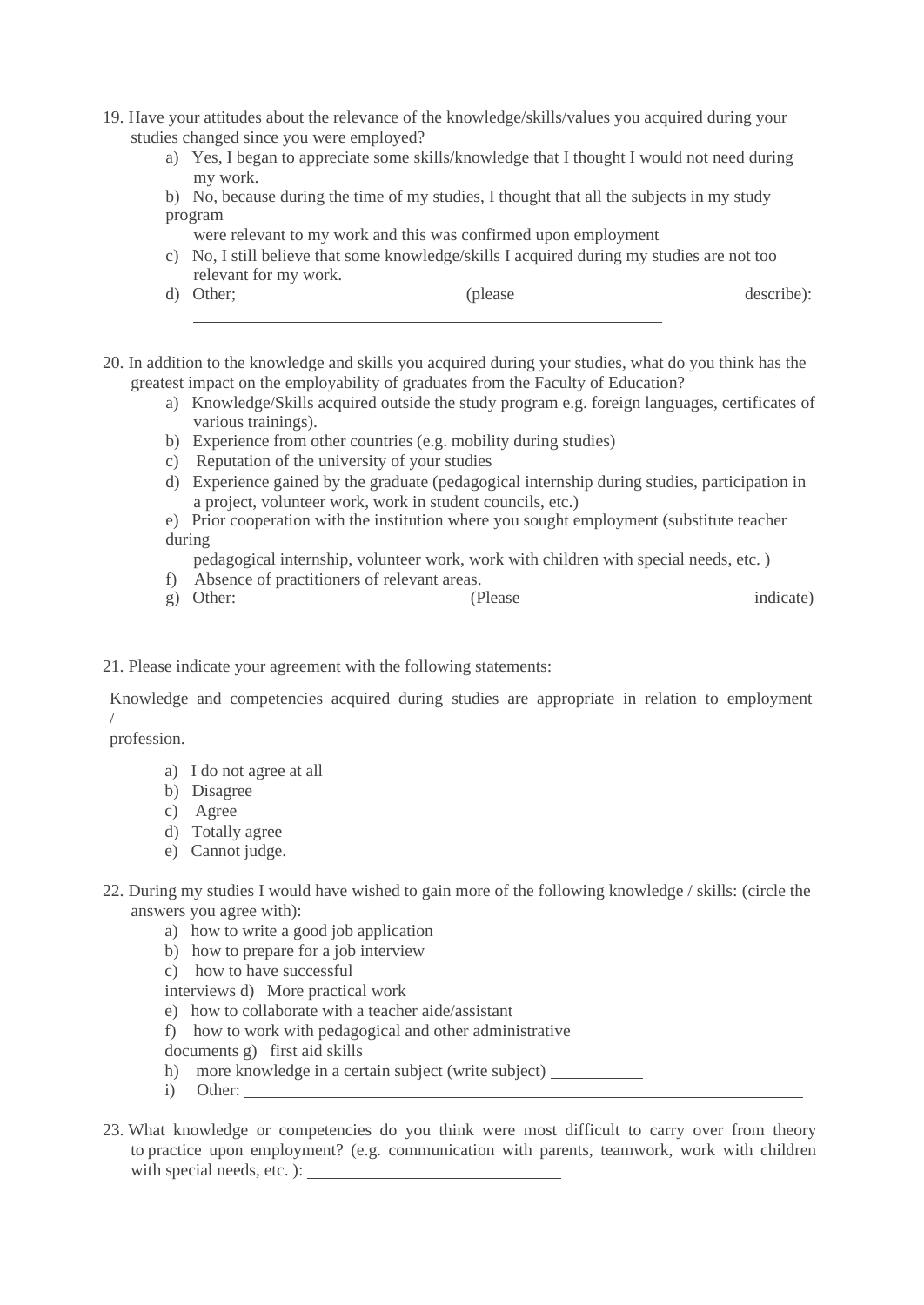- 24. Enter the name of the subject / subjects in which you consider more knowledge was required compared to what you acquired in college:
- 25. How challenging was the first year of work as a junior

teacher. a) Not challenging at all b) Moderately challenging c) Very challenging.

26. Do you have a plan for continuous professional development?

a) Yes b) No

27. If you answered yes to the above question, briefly explain your professional development plans (e.g. Participation in any training, enroll master studies or PhD, participation in a conference, school-<br>based training, peer-to-peer monitoring, peer-to-peer etc.

28. Would you be willing to return to the Faculty of Education to attend any continuous professional development training:

a) Yes

b) No

29. Would you be willing to return to the Faculty of Education to continue your studies at a higher level?

a) Yes

b) No

30. Have you registered as an alumnus of the University of Prishtina? [\(https://alumni.uni-pr.edu/\)?](https://alumni.uni-pr.edu/)

a)

Yes b)

No

c) No intention

d) I will enroll soon.

31. Comment on the employability of the graduates of the Faculty of Education - UIBM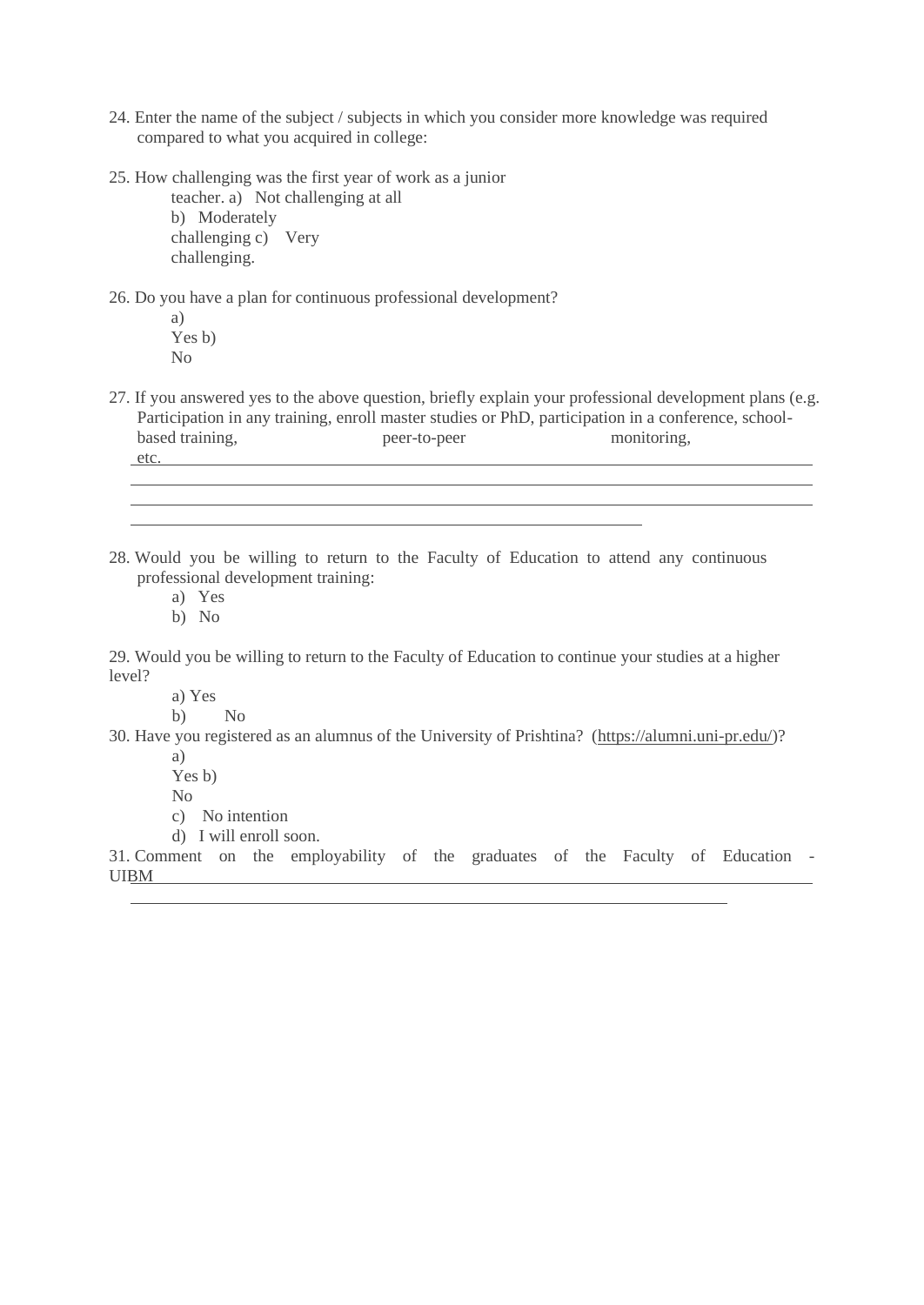# <span id="page-17-0"></span>**STUDY PROGRAM IMPLEMENTATION QUALITY EVALUATION**

The purpose of this instrument is to facilitate the process of evaluating the implementation of courses and study programs. While syllabus evaluation is a separate process which takes place once a year, in which a department or faculty management approves the use of the syllabus, this process is slightly different. The process of reviewing the program quality shall be carried out every two years (when a student generation has completed half of the study program at the Bachelor level, or completed studies at the Master level) in order to see how the results and expectations have been met.

Two sets of data will be collected: (i) program and course analysis, based on pre-defined criteria and indicators; (ii) focus groups with staff and students, to supplement records from document analysis. Document analysis (i) will focus on the key indicators as follows:

- Level of expected program outcomes
- Contents of Course descriptions
- Level of expected outcomes of relevant subjects
- Content of the teaching activities as set out in the course syllabi, student evaluation criteria and indicators.

On the other hand, the document analysis will be supplemented with qualitative data, to be extracted from the focus groups with the students and the academic staff. Some focus groups will be conducted with a focus on positive experiences in program implementation, challenges, and competencies and standards that are well addressed and those that could be better addressed. See Appendix C for the interview protocol.

#### **Framework standards**

The quality assurance policy, adopted as a formal document, has set out a number of program-level standards that will guide the review and development of quality at program and course levels. In addition, there are competency frameworks used currently as reference points for teacher preparation programming, to be used in data interpretation. The best framework is the European Framework for

Teacher Competence. See reference standards in Appendices A and B.

#### **Reporting**

Data collected in the document analysis and in focus groups will be collated in the form of content analysis in a single report. The data may be reported in a summary manner, as they should clearly communicate how the specific reference points in the program have been addressed. The report will

provide an in-depth analysis of strengths and weaknesses as well as provide recommendations for program level and course level, as a way to improve current realities.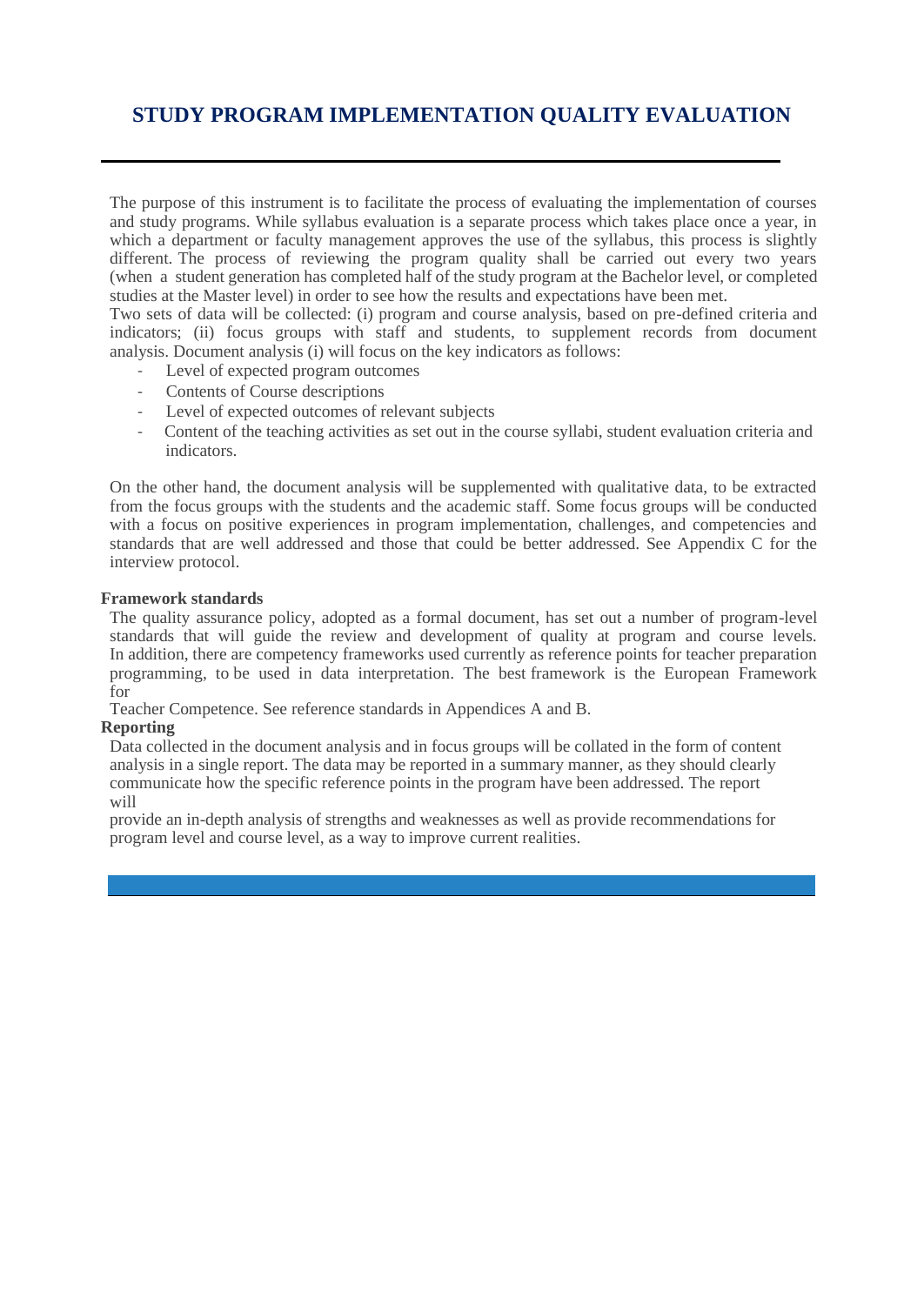## **APPENDICES: STANDARDS/INSTRUMENTS GUIDING THE EVALUATION OF THE PROGRAM AND COURSES**

## **A. Program standards, as set out in the Quality Assurance Policy of the Faculty of**

## **Education**

|                | <b>Standard</b>                                                                                                                                                                                       |                                                                                |
|----------------|-------------------------------------------------------------------------------------------------------------------------------------------------------------------------------------------------------|--------------------------------------------------------------------------------|
|                |                                                                                                                                                                                                       | Data from documentation and key<br>information analysis (staff an<br>students) |
| 1              | The study programs comply<br>with<br>the<br>National Qualifications Framework<br>and<br>the<br>Qualifications Framework of the European Higher<br>Education Area.                                     |                                                                                |
| 2              | The conceptual orientation of study programs<br>promotes a well-defined didactic<br>and<br>research approach, grounded upon scientific<br>research                                                    |                                                                                |
| 3              | The programs also cover issues related to<br>national curriculum reform; address issues<br>of social and<br>cultural development, in addition to the content                                          |                                                                                |
| $\overline{4}$ | and<br>skills we want the younger generations to learn<br>and develop                                                                                                                                 |                                                                                |
|                | Study programs are modeled according to<br>the qualification objectives. These include<br>subject-related<br>and interdisciplinary aspects, as well as<br>the                                         |                                                                                |
| 5              | acquisition of disciplinary, methodological<br>and generic skills and competencies<br>The study programs reflect the issue of<br>pedagogical practice. The programs expose                            |                                                                                |
|                | students as much as possible to the realities of<br>the school, and not only to<br>the teaching tasks, but also to the experiences<br>of                                                              |                                                                                |
|                | being a member of the school, school<br>culture, management practices, working with<br>peer cooperation,<br>parents,<br>curriculum<br>development and teaching, student assessment,                   |                                                                                |
| 6              | etc.<br>In order to facilitate the practice stages, the Faculty<br>Education<br>shall<br>οf<br>cooperation<br>sign<br>other<br>agreements, contracts<br><b>or</b><br>documents<br>with                |                                                                                |
|                | institutions/organisations/internship<br>units/institutions. Relationships has already<br>been established with local<br>institutions and employers, to assist in the<br>program                      |                                                                                |
|                | implementation (these may include placement<br>of students<br>in<br>$on$ -job<br>study programs,<br>part-time employment<br>opportunities,<br>and<br>identification of issues for analysis in student |                                                                                |
| 7              | projects and activities).<br>Student<br>internship<br>guidelines<br>are<br>developed, describing<br>all<br>stakeholder<br>responsibilities and<br>student<br>evaluation<br>criteria.<br>Assignments   |                                                                                |

assigned to students during the internship go beyond formal assignments, ie. teaching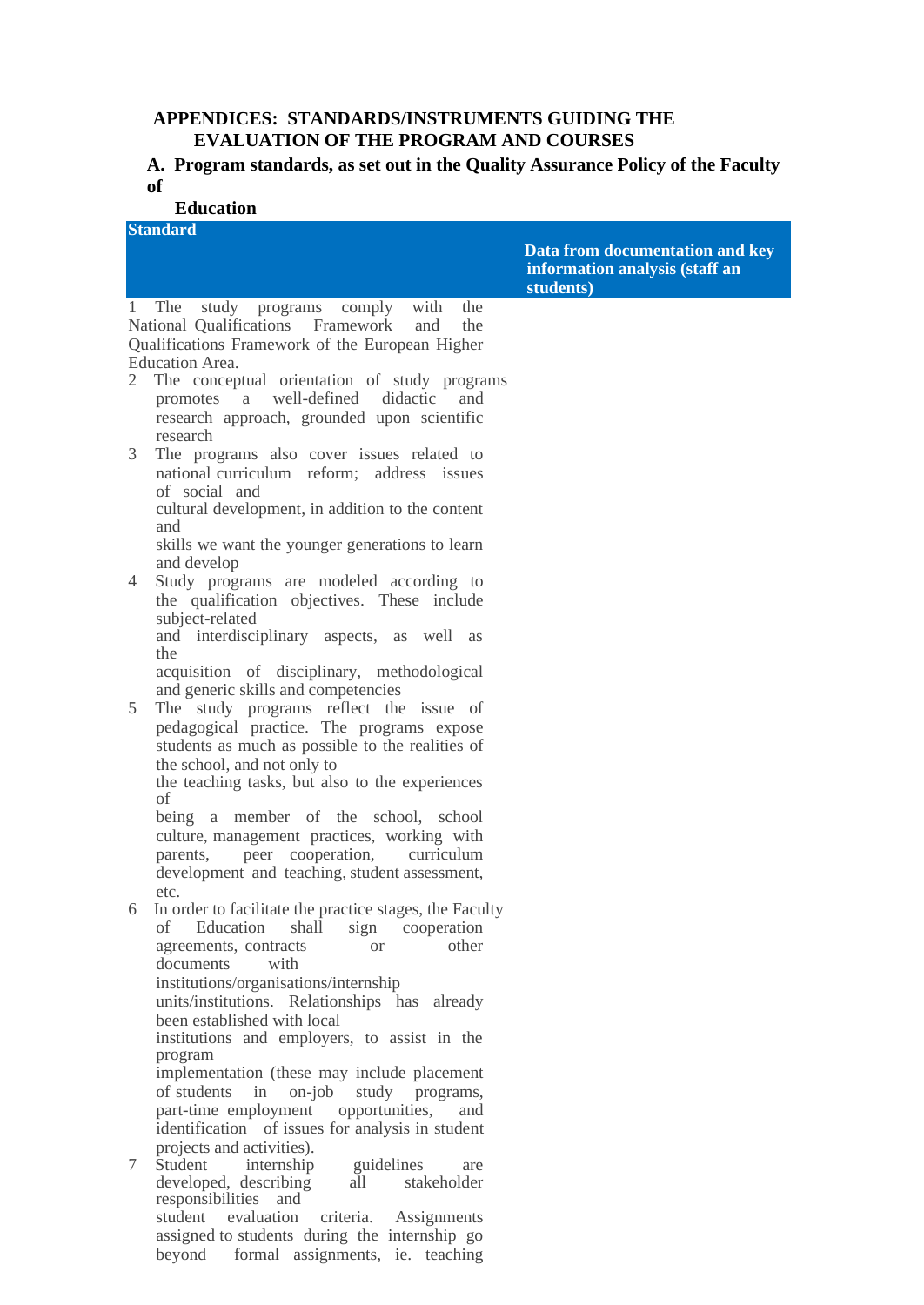students may conduct active research, and use this as inputs to the<br>Bachelor/Master Thesis Bachelor/Master compilation.

- Courses within the program have analytical syllabi, which contain course objectives, content, learning outcomes, student workload, distribution of classes, seminars and applicative activities,
	- assessment

system,

literature, etc.

9 Programs are reviewed regularly (at least biannually) by departments, analyzing two aspects:

1) the program contents and 2) the program implementation10 Teaching strategies are fit for the different types of learning outcomes that programs are intended to develop.

- 11 Student assessment mechanisms are applied fairly and objectively, are appropriate for the different forms of learning sought and are clearly communicated to students at the beginning of courses. Both formative and summative assessment techniques are used.
- 12 Appropriate, valid and reliable mechanisms are used to verify competencies students acquire.
- 13 A programmatic approach is applied in training teachers, to prevent fragmentation of knowledge and skills, and to foster an interdisciplinary approach.
- 14 The development of knowledge, skills and attitudes (values, attitudes, beliefs) are synthesized in all learning outcomes of the course and assessment methods. Assessment methods encourage the development of skills for a successful exercise of the future profession, while attention is paid to the development of positive values and attitudes for the teaching profession.
- 15 The programs focus on the development of teachers who are:
	- 15.1 strategic teachers, capable of teaching in a variety of fields
	- 15.2 teachers who understand and respond to different situations
	- 15.3 teachers who are willing to cope with different situations, using different techniques
	- 15.4 teachers who can teach even if they are not in physical classroom settings
	- 15.5 teachers who relate situations to real-life problems
	- 15.6 teachers who motivate students to learn.
- 16 Action research, as a method for self-improvement of

teaching, is integrated into the learning process.

- 17 A strong linkage between theory and practice is ensured.
- 18 The development of transversal competencies has been prioritized. In order for teacher students to be able to develop their students' transferable competencies (21st century competencies), the university learning process must support the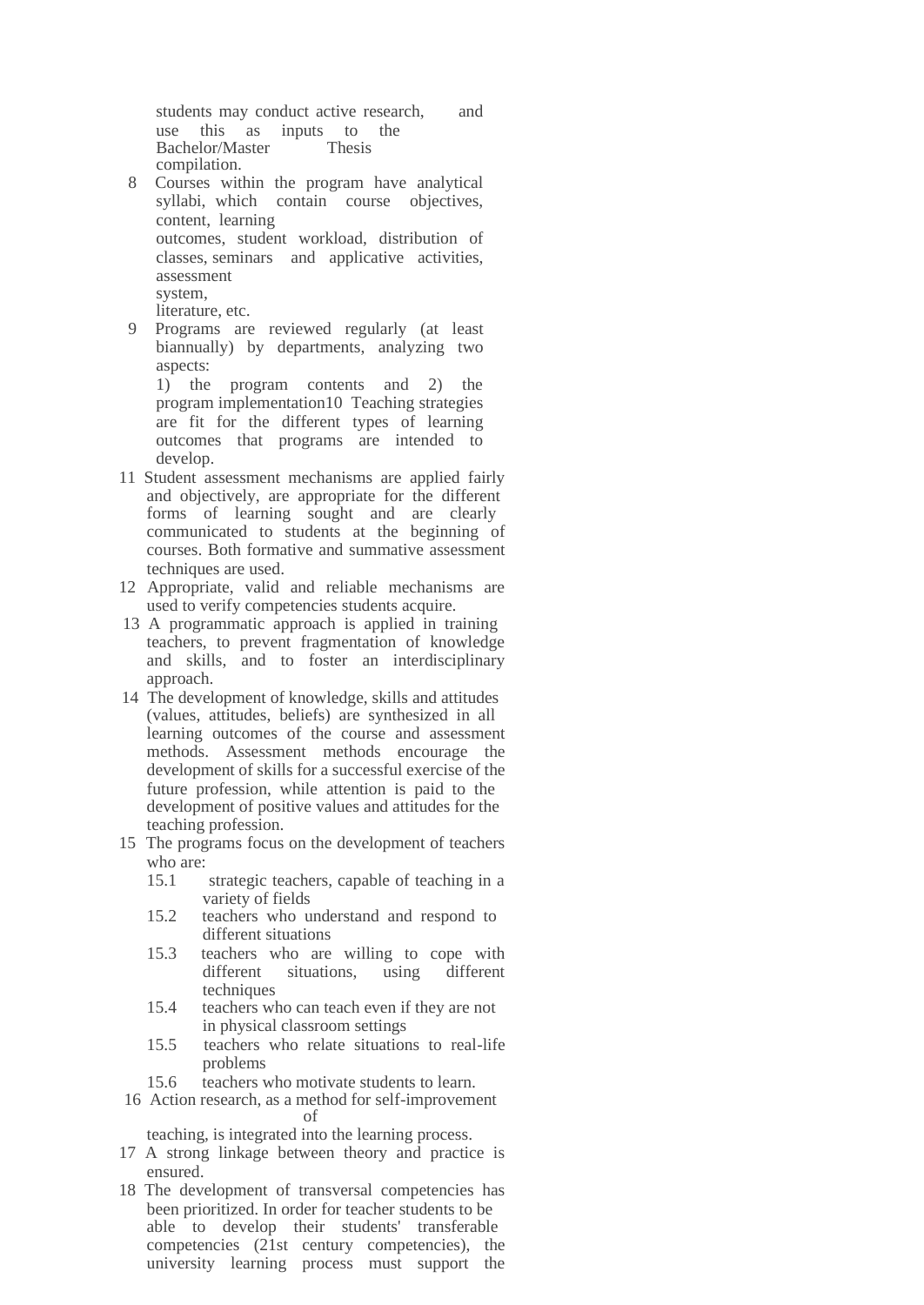development of transferable competencies of future teachers. The learning process should include more

project work, teamwork, planning one's own learning activities, and developing leadership skills. (LifeComp: The European Framework for Personal, Social and Learning to Learn Key Competence)

- 19 The focus is on developing the democratic attitudes and practices of future teachers, including the appreciation for diversity and multiculturalism, as future European citizens.
- 20 Educational technology is used in teaching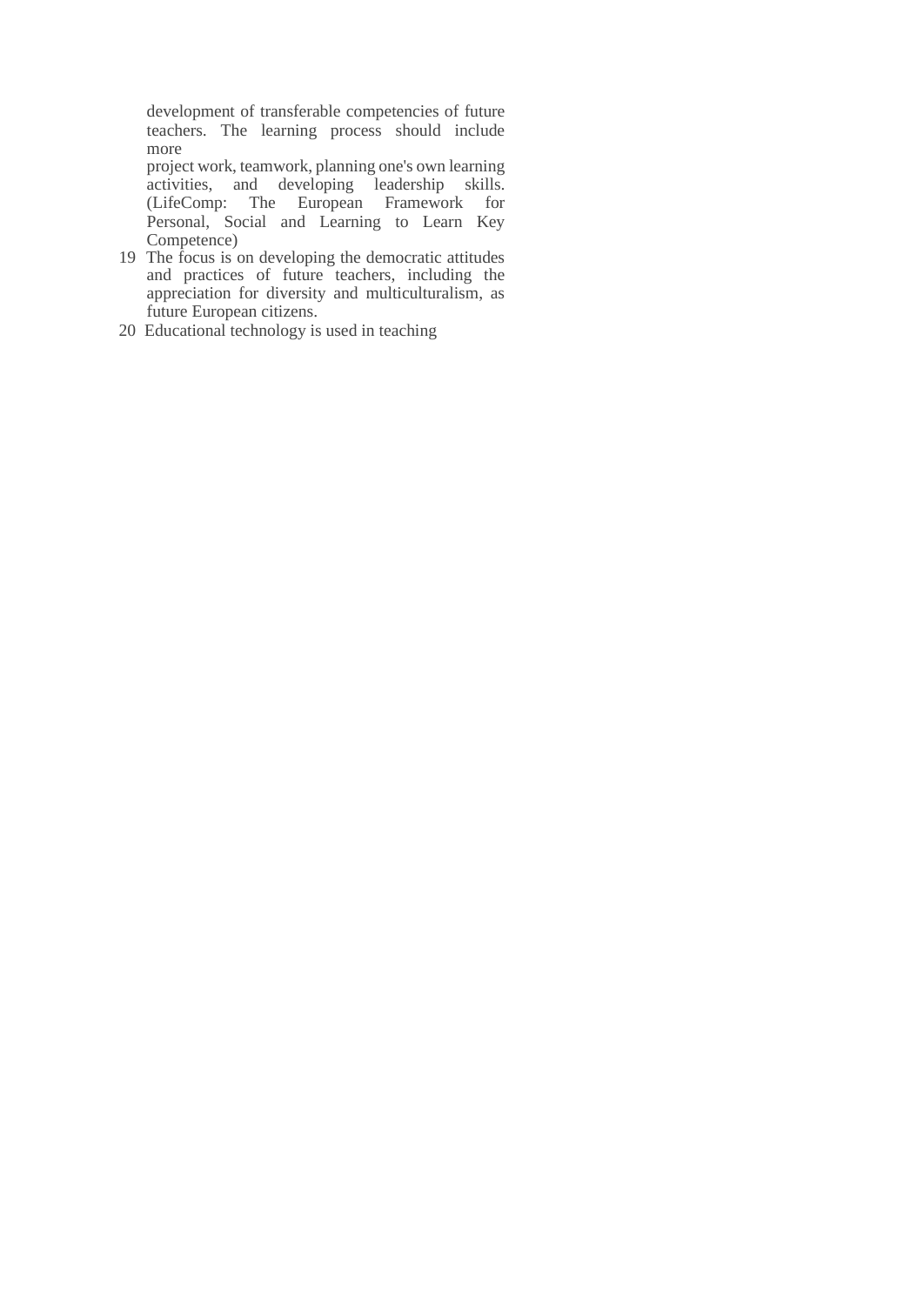21 The whole program supports meta-cognition and selfreflection in relation to teachers' own teaching (review, discussion, questions)

22 The annual course and program evaluation is conducted regularly and the process involves management, staff and students.

#### **B. Framework for advancement planning and program development (source: EU framework [supporting teacher competence development\)](https://ec.europa.eu/assets/eac/education/experts-groups/2011-2013/teacher/teachercomp_en.pdf)**

This framework is used as a complementary framework in order to attain (in-depth analysis) the above standards on the knowledge, skills and attitudes that program graduates should reflect. It will be used in combination with the instrument in appendix A above, to form the evaluation report of the program

quality and course analysis.

Knowledge of Subject content Pedagogical Content Knowledge (PCK), which means in-depth knowledge regarding the content and structure of the course: - knowledge of assignments, contexts and learning objectives - knowledge of students' prior knowledge and repetitive learning difficulties in specific subjects - strategic knowledge of teaching methods and curricular materials *Knowledge and comprehens i on Skills* Pedagogical knowledge (knowledge of teaching and learning processes) Curricular knowledge (subject curriculum knowledge - e.g. planned and oriented learning for the content of specific subjects) Basics of educational sciences (intercultural, historical, philosophical, psychological, sociological knowledge) Contextual, institutional, organizational aspects of educational policies Issues of inclusion and diversity Effective use of technologies in learning Developmental psychology Group processes and dynamics, learning theories, motivational issues Evaluation Processes and methods Planning, management and coordination of teaching Use of teaching materials and technologies Student and group management Monitoring, adapting and evaluating teaching/learning objectives and processes Collection, analysis, interpretation of evidence and data (school learning outcomes, external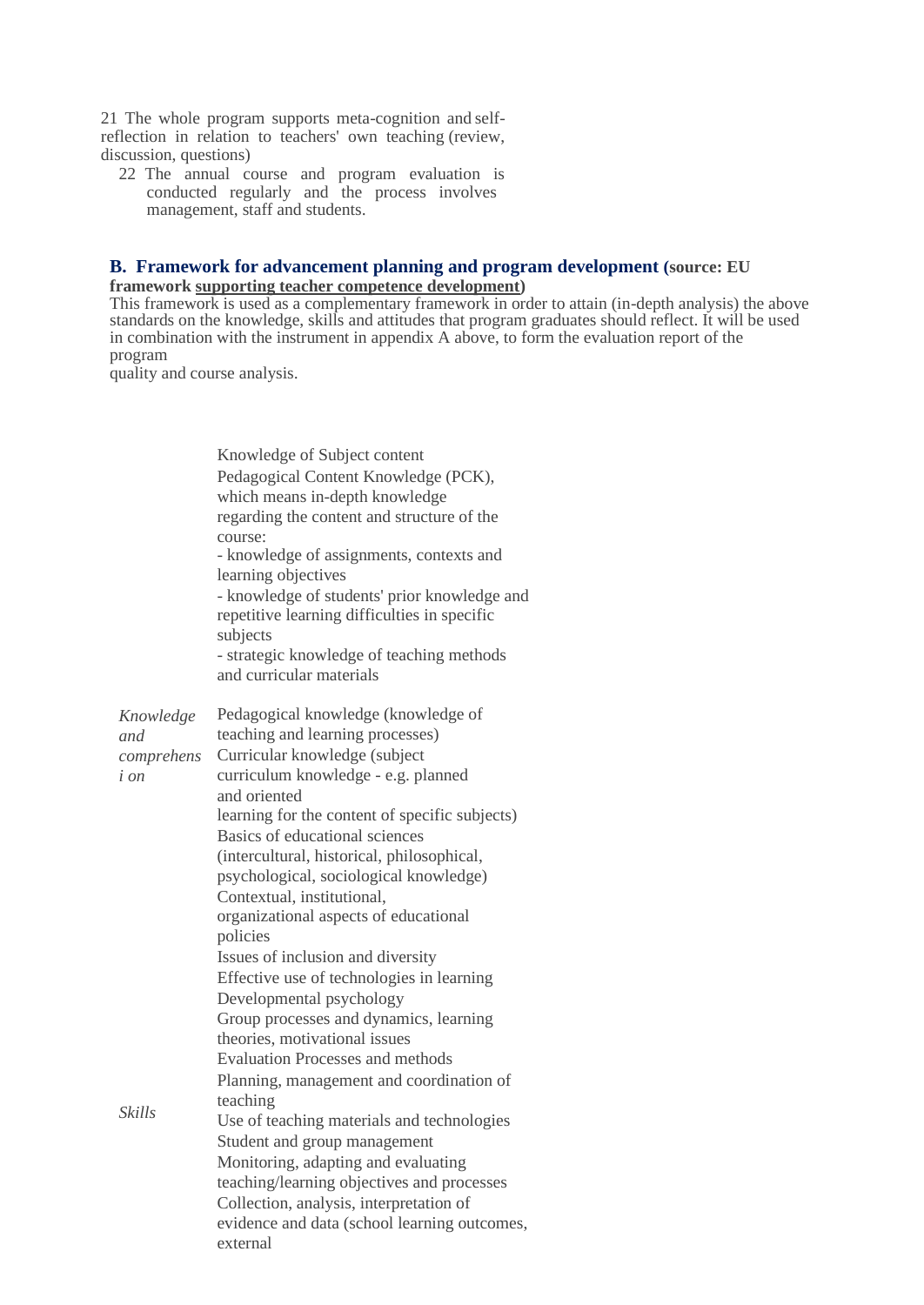|                   | assessment outcomes) for professional                        |
|-------------------|--------------------------------------------------------------|
|                   | decisions and teaching/learning improvement;                 |
|                   | use, develop and create research knowledge                   |
|                   | to inform practices                                          |
|                   | Collaboration with colleagues, parents and                   |
|                   | social services                                              |
|                   | Negotiation skills (social and political                     |
|                   | interactions with multiple stakeholders,                     |
|                   | actors and educational contexts)                             |
|                   | Reflective, meta-cognitive, interpersonal skills             |
|                   | for individual and professional learning                     |
|                   | Adaptation to educational contexts                           |
|                   | characterized by multi-level dynamics with                   |
|                   | cross-influences (from the macro level of                    |
|                   | government policies to the meso level of                     |
|                   | school contexts, and the micro level of                      |
|                   | classroom and student dynamics)                              |
|                   | Epistemological awareness (issues related to                 |
|                   | the features and historical development of the               |
|                   | field and its status, in relation to other subject<br>areas) |
|                   | Skills for teaching through content                          |
|                   | Transferable skills                                          |
|                   | Inclinations towards change, flexibility,                    |
|                   | learning and continuous professional                         |
|                   | improvement, including study and research                    |
| <i>Tendencies</i> | Commitment to promoting the learning of                      |
| : beliefs,        | all students                                                 |
| attitudes,        | Efforts to promote the democratic attitudes                  |
| values,           | and practices of students, as European citizens              |
| commitmen         | (including the assessment of diversity and                   |
| t                 | multiculturalism)                                            |
|                   |                                                              |

Critical attitudes towards self-teaching (examination, discussion, questioning of practices) Trends in teamwork, collaboration and networking Sense of self-efficacy

## **C: Focus group scenarios for program review**

Focus groups with students:

- Describe your experience in this program so far.<br>What are the two strengths and weaknesses of im
- What are the two strengths and weaknesses of implementing this program?
- -

Focus groups with academic staff:

- Describe your experience during your teaching engagement in this program
- Elaborate on two difficulties you encountered during the implementation of your syllabus, and elaborate on two positive experiences which have facilitated the achievement of students' learning outcomes.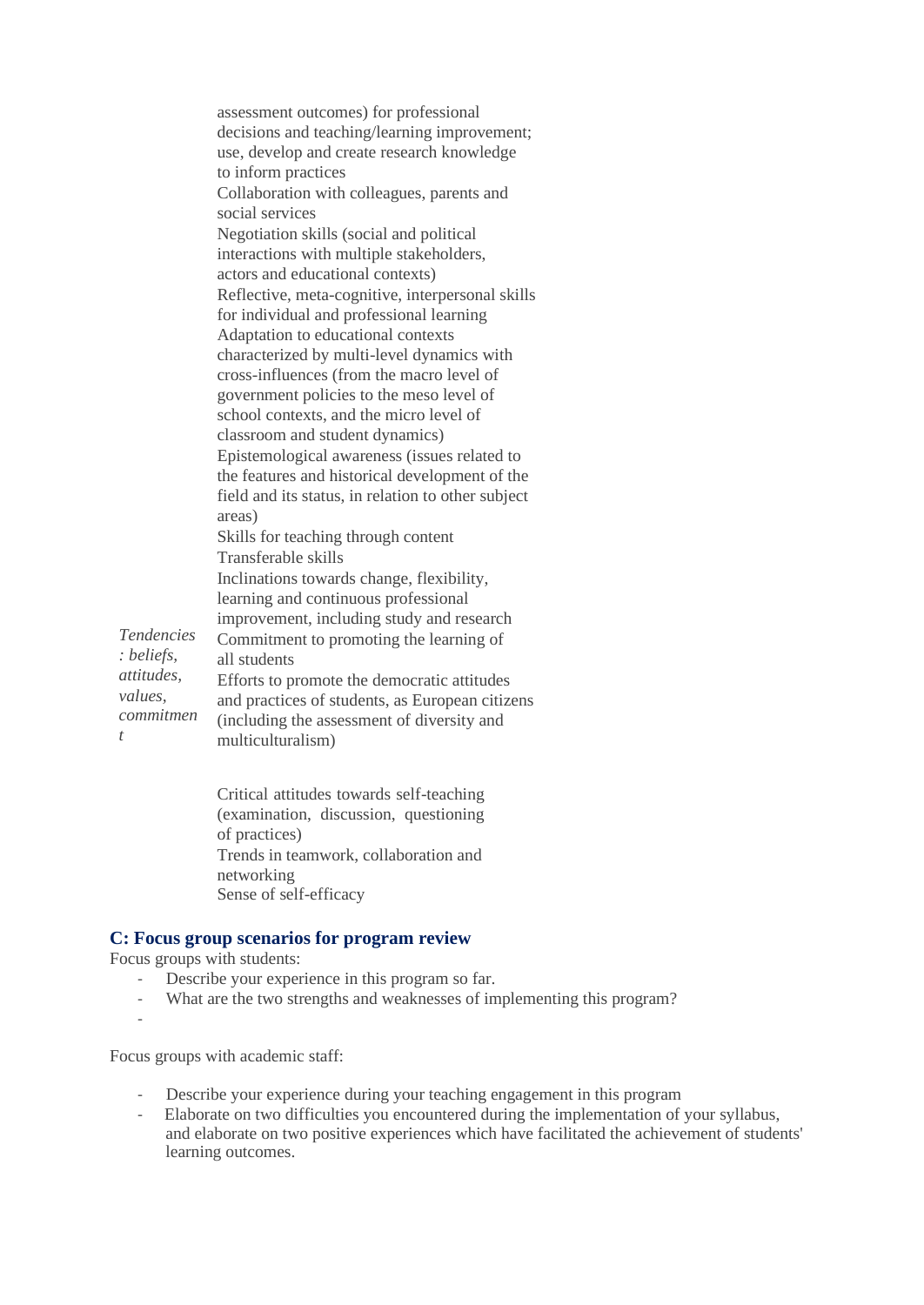# <span id="page-23-0"></span>**QUESTIONNAIRE FOR EVALUATION OF ADMINISTRATIVE SERVICES**

Dear Students,

This questionnaire aims to identify the strengths and weaknesses that the administration service at the Faculty of Education may have, and to understand whether the spaces dedicated to students are appropriate and useful.

The questionnaire is conducted once a year, with pre-service students, and the data is used by the management to improve services to the benefit of the students.

Thank you for your kind contribution and your time!

#### **Information from the Faculty**

- 1. I get timely information about the lessons a) Fully agree
	- b) Agree
	- c) Neutral
	- d) Disagree
	- e) Fully disagree
- 2. The Faculty website contains the information I need as a student a) Fully agree
	- b) Agree
	- c) Neutral
	- d) Disagree
	- e) Fully disagree
- 3. I am satisfied with the internet access provided by the

Faculty. a) Fully agree

- b) Agree
- c) Neutral
- d) Disagree
- e) Fully disagree
- 4. I receive informative emails from the

Faculty a) Fully agree

- b) Agree
- c) Neutral
- d) Disagree
- e) Fully disagree

Elaborate below if you would like to add something about your access to information about the Faculty. Elaborate if you have any suggestions, remarks or advice: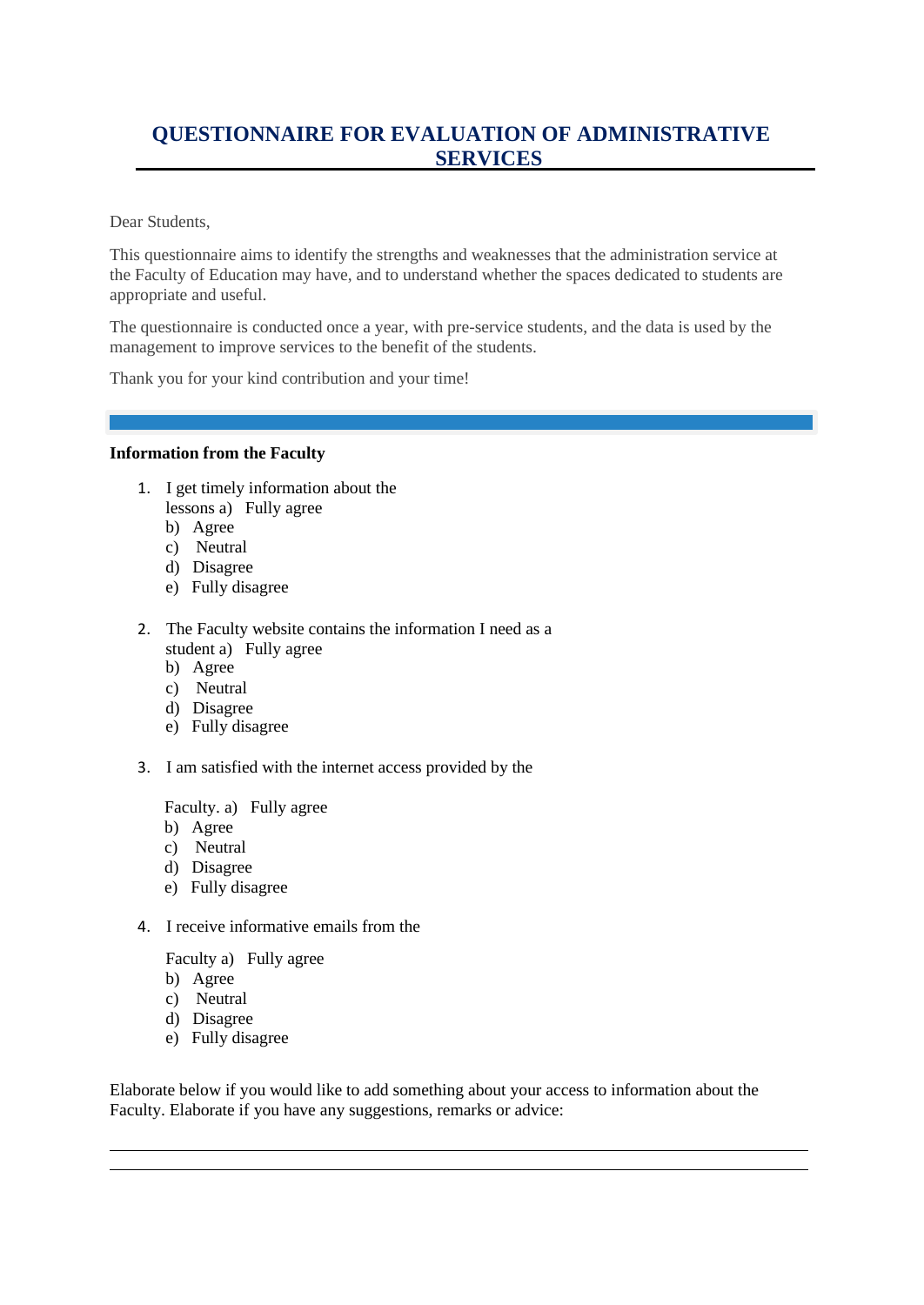#### **Facilities and Infrastructure**

- 5. Facilities for lectures, seminars, laboratories and other rooms are appropriate.
	- a) Fully disagree
	- b) Disagree
	- c) Neutral
	- d) Agree
	- e) Fully agree
- 6. Equipment for lectures, exercises and other pedagogical activities in the faculty are appropriate.
	- a) Fully disagree
	- b) Disagree
	- c) Neutral
	- d) Agree
	- e) Fully agree
- 7. There is enough space in the Faculty for individual study (reading rooms, classroom, library, etc.)
	- a) Fully disagree
	- b) Disagree
	- c) Neutral
	- d) Agree
	- e) Fully agree
- 8. The schedule of lectures, exercises and other learning activities is easily accessible:
	- a) Fully disagree
	- b) Disagree
	- c) Neutral
	- d) Agree
	- e) Fully agree

Please elaborate below if you would like to add something about spaces, equipment and schedules:

#### **Library services**

- 9. The literature in the library is appropriate and adequate.
	- a) Fully disagree
	- b) Disagree
	- c) Neutral
	- d) Agree
	- e) Fully agree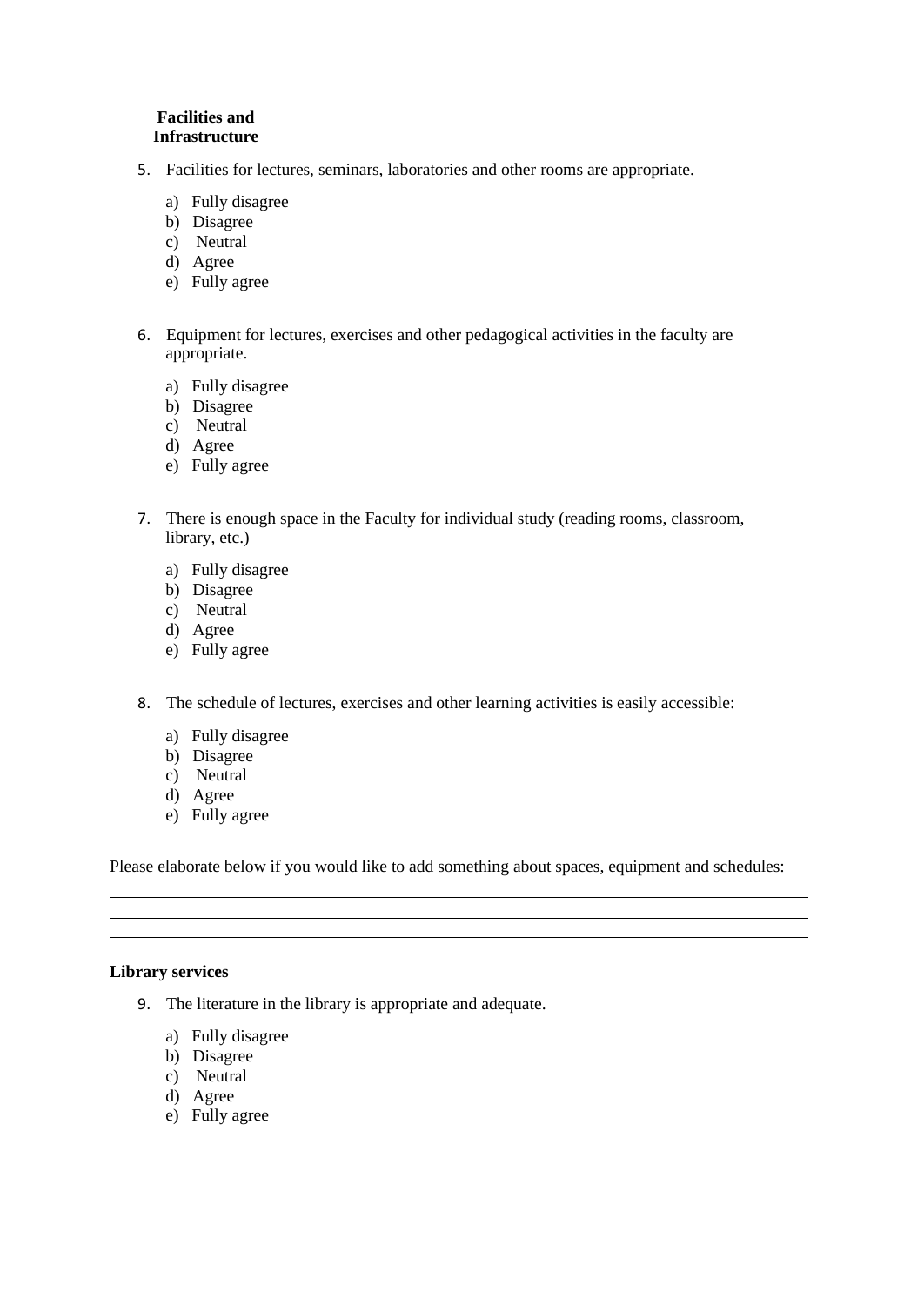#### 10. Access to literature is

- a) Fully disagree
- b) Disagree
- c) Neutral
- d) Agree
- e) Fully agree

11. Library staff advise appropriately when searching for literature.

- a) Fully disagree
- b) Disagree
- c) Neutral
- d) Agree
- e) Fully agree

#### 12. The library staff have positive attitudes towards readers.

- a) Fully disagree
- b) Disagree
- c) Neutral
- d) Agree
- e) Fully agree

Please elaborate below if you have something to add about the library and literature:

#### **International mobility**

13. We have sufficient information on possible international

exchanges. a) Fully disagree

- b) Disagree
- c) Neutral
- d) Agree
- e) Fully agree

#### 14. There are many interesting student exchange

opportunities. a) Fully disagree

- b) Disagree
- c) Neutral
- d) Agree
- e) Fully agree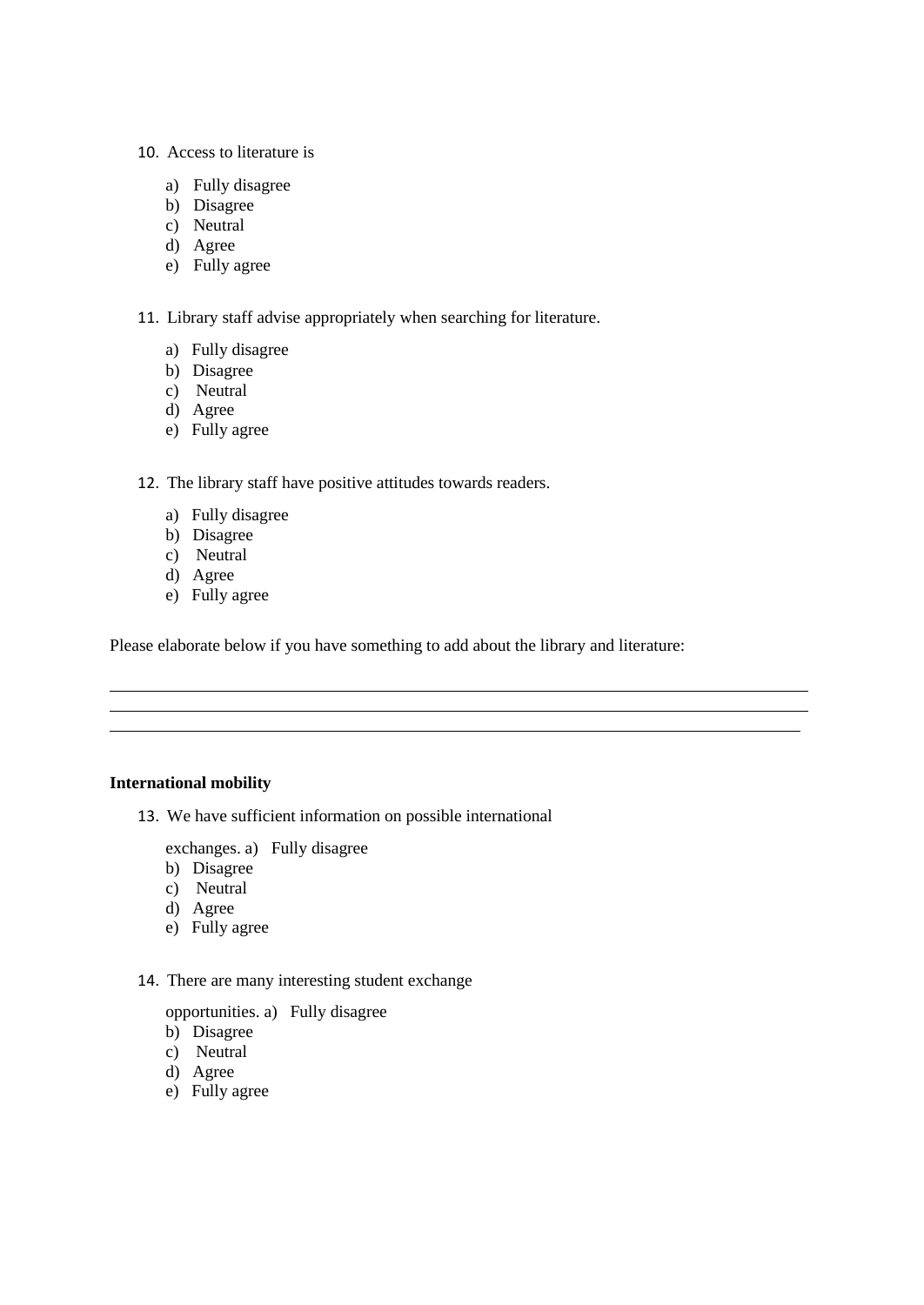- 15. The Faculty encourages and supports us in such mobility
- programs. a) Fully disagree
	- b) Disagree
	- c) Neutral
	- d) Agree
	- e) Fully agree

16. I do enjoy opportunities to attend compulsory courses abroad.

- a) Fully disagree
- b) Disagree
- c) Neutral
- d) Agree
- e) Fully agree

#### 17. Recognition of credits (ECTS) abroad is

appropriate. a) Fully disagree

- b) Disagree
- c) Neutral
- d) Agree
- e) Fully agree

18. Professional support for international mobility is

appropriate. a) Fully disagree

- b) Disagree
- c) Neutral
- d) Agree
- e) Fully agree

Please elaborate below any suggestions regarding mobility abroad:

#### **Student service**

- 19. The working hours of the student service are appropriate.
	- a) Fully disagree
	- b) Disagree
	- c) Neutral
	- d) Agree
	- e) Fully agree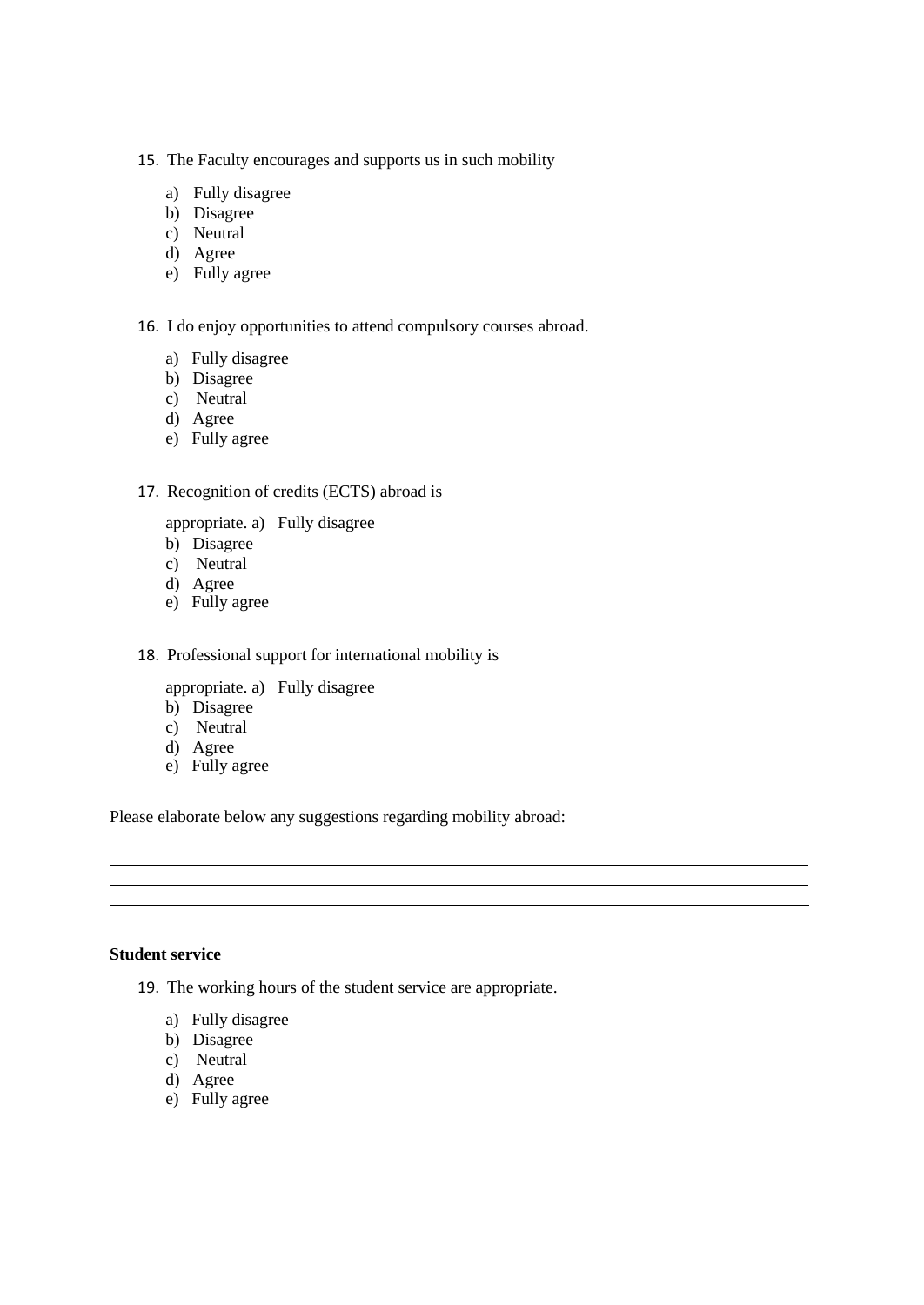20. We spend a lot of time queuing to receive the administrative services we need.

- a) Fully disagree
- b) Disagree
- c) Neutral
- d) Agree
- e) Fully agree

#### **How would you describe the experience with the student service staff?**

- 21. Student service officers are accountable and effective.
	- a) Fully disagree
	- b) Disagree
	- c) Neutral
	- d) Agree
	- e) Fully agree

#### 22. Student service staff have positive attitudes towards

students. a) Fully disagree

- b) Disagree
- c) Neutral
- d) Agree
- e) Fully agree

Please elaborate below any suggestions regarding student service offices

#### **IT Office services**

23. IT services are provided

effectively. a) Fully disagree

- b) Disagree
- c) Neutral
- d) Agree
- e) Fully agree
- 24. The IT Office working hours are sufficient for
	- us. a) Fully disagree
	- b) Disagree
	- c) Neutral
	- d) Agree
	- e) Fully agree
- **25.** IT staff have positive attitudes towards students
	- a) Fully disagree
	- b) Disagree
	- c) Neutral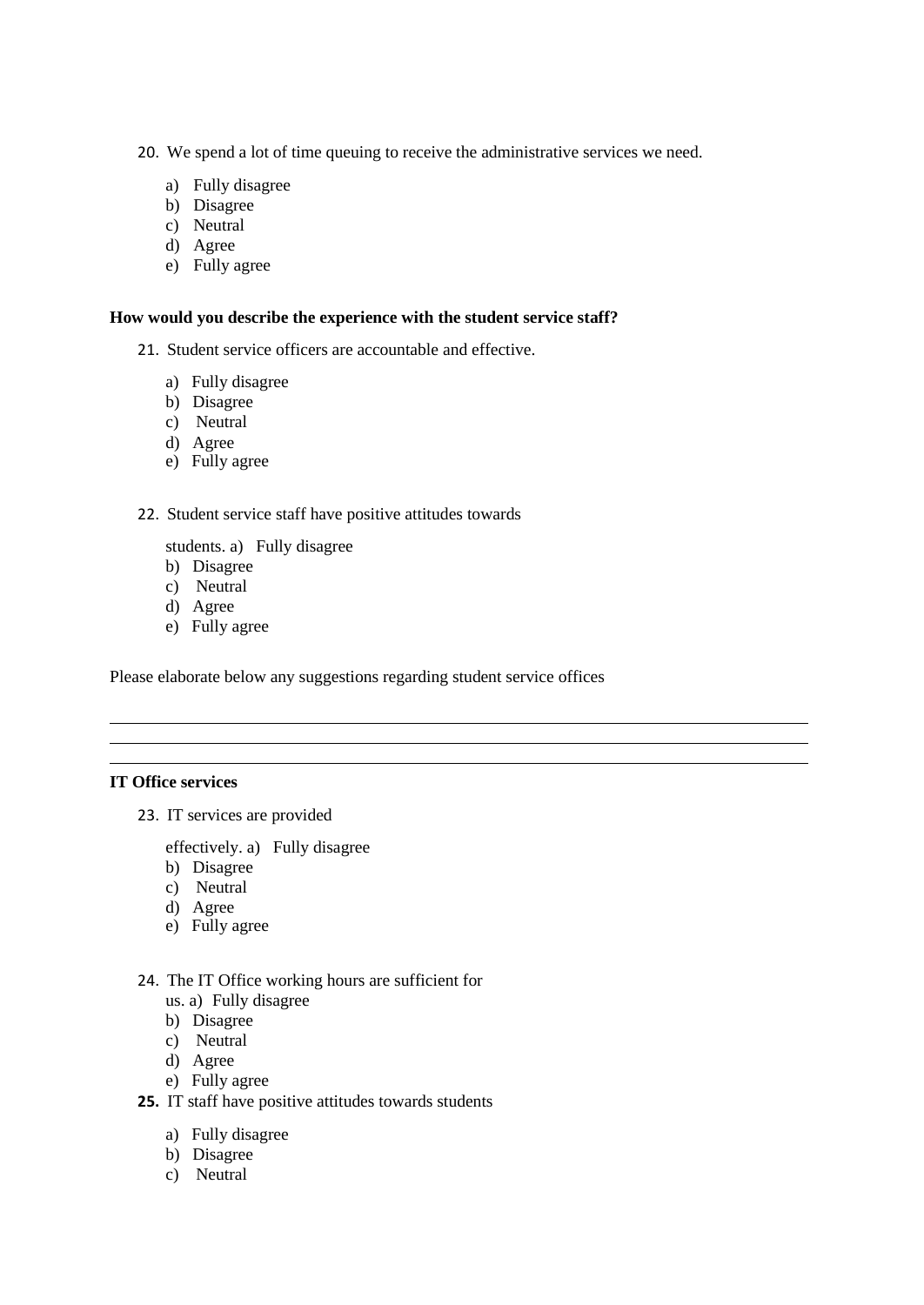- d) Agree
- e) Fully agree

Please elaborate below any suggestions regarding IT Office services:

#### **Other study items**

26. I had the opportunity to choose elective courses at the

Faculty. a) Fully disagree

- b) Disagree
- c) Neutral
- d) Agree
- e) Fully agree
- 27. I also had the opportunity to choose courses offered by other Faculties at
	- UP. a) Fully disagree
	- b) Disagree
	- c) Neutral
	- d) Agree
	- e) Fully agree
- 28. During my studies, I managed to get acquainted with other relevant institutions, e.g. during excursions, various visits to museums, theaters, schools, kindergartens, internship, etc.).
	- a) Fully disagree
	- b) Disagree
	- c) Neutral
	- d) Agree
	- e) Fully agree

Please write any suggestions regarding elective courses and liaison with other institutions:

Elaborate below if you have ever felt discriminated against or treated unfairly within the faculty:

Any other suggestions for Faculty services: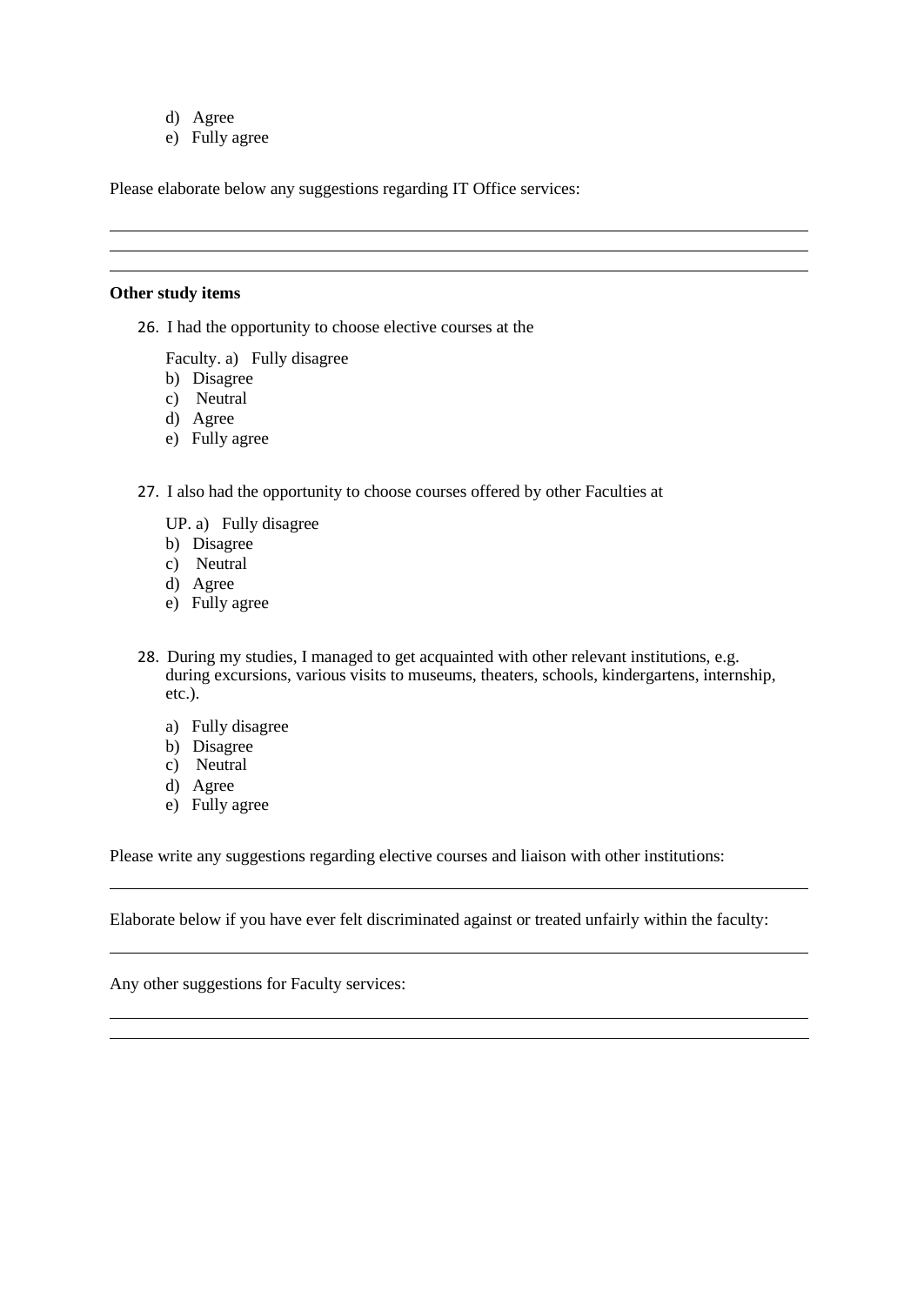## <span id="page-29-0"></span>**PEER OBSERVATION - FORM A**

#### **PREPARATORY FORM [FOR THE OBSERVATION SESSION]**

*[to be completed by the observer before the observation and to be included in the personal file of the academic staff member]*

| Course Teacher:  |  |
|------------------|--|
|                  |  |
|                  |  |
|                  |  |
|                  |  |
|                  |  |
|                  |  |
| Observer:        |  |
|                  |  |
|                  |  |
|                  |  |
|                  |  |
|                  |  |
|                  |  |
|                  |  |
| Planned Date for |  |
|                  |  |
| observation:     |  |
|                  |  |
|                  |  |
|                  |  |
|                  |  |
|                  |  |
|                  |  |

### **PREPARATION FOR OBSERVATION**

| <b>Provided</b>   |
|-------------------|
|                   |
| Yes/No            |
|                   |
| <del>Yes/No</del> |
|                   |
|                   |
| Yes/No            |
|                   |
| Yes/No            |
|                   |
|                   |
|                   |

Observer's previous experience with the relevant topic Yes/No

The type of feedback required by the lecturer Yes/No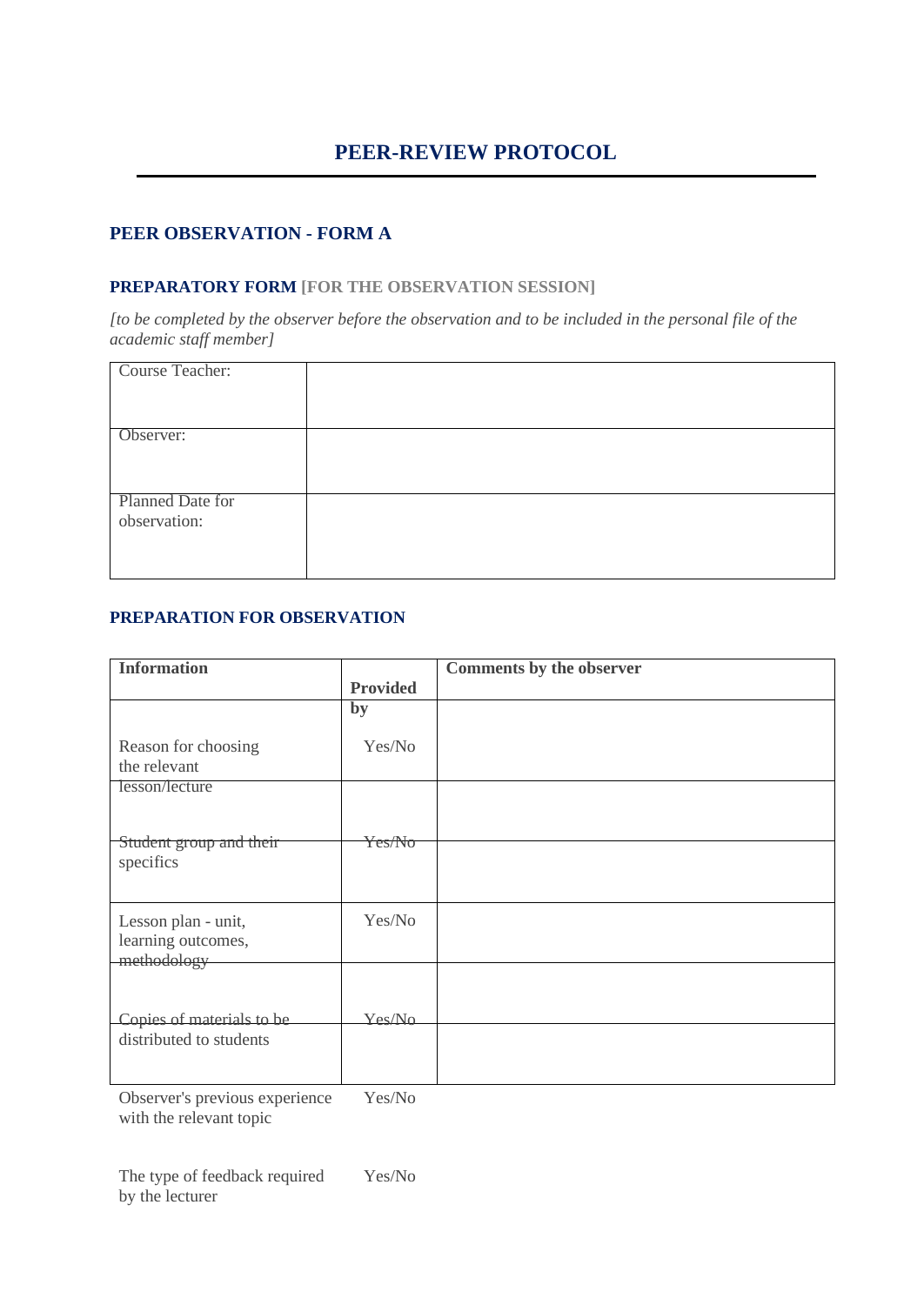## **PEER OBSERVATION - FORM B**

#### **OBSERVATION FORM**

*[to be completed by the observer and to be included in the personal file of the lecturer]*

| Course Teacher:                         |  |
|-----------------------------------------|--|
| Observer:                               |  |
| <b>Planned Date for</b><br>observation: |  |

## **Background of the observed session:**

| Type of                                    |  |
|--------------------------------------------|--|
| session: Lesson                            |  |
| unit:                                      |  |
| Number and characteristics of<br>students: |  |

#### **Place and environment Comments**

| The suitability of the learning<br>environment for the lesson<br>unit. |  |
|------------------------------------------------------------------------|--|
|                                                                        |  |

#### **Preparation Comments**

| <b>CONTEXT AND</b><br><b>LEARNING</b> Students are                                                   |  |
|------------------------------------------------------------------------------------------------------|--|
| informed of the<br>purpose of the session;<br>expected learning outcomes;<br>relationship with other |  |
| activities and units; correlation<br>with the<br>aims of the course                                  |  |
| <b>Conduct of Unit</b><br><b>Comments</b><br><b>STRUCTURE</b>                                        |  |

| Class arrangement;                |  |
|-----------------------------------|--|
| introduction, continuation,       |  |
| conclusions;                      |  |
| periodic summaries, clarification |  |
| of concepts and learning -        |  |
| during the session and at the     |  |
|                                   |  |

STUDENT NEEDS

end.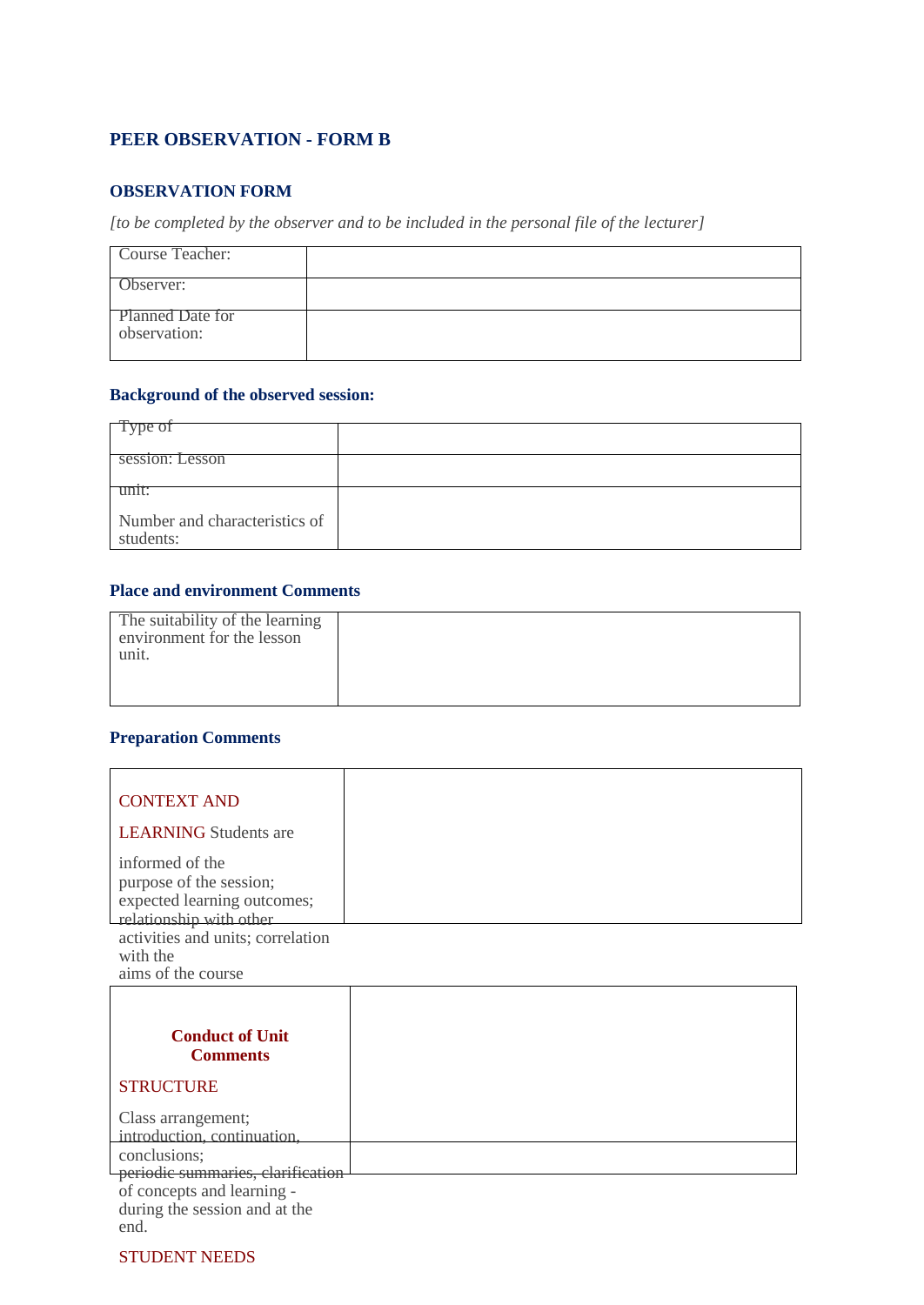| Explanation at levels that                                               |  |
|--------------------------------------------------------------------------|--|
| students understand; identifying<br>group and individual needs;          |  |
| monitor reactions; providing<br>extra care for those in need             |  |
| <b>KNOWLEDGE ON</b>                                                      |  |
|                                                                          |  |
| <b>CONTENTS</b> Knowledge of the                                         |  |
| topic covered,                                                           |  |
| knowledge transfer;<br>willingness to answer                             |  |
| questions from students.                                                 |  |
| <b>EFFECTIVENESS IN</b><br><b>TEACHING AND</b>                           |  |
| <b>COMMUNICATION</b>                                                     |  |
| Clarity of explanation; tone of                                          |  |
| voice, audibility, vocabulary;                                           |  |
| clarity in speech; language<br>used; understanding by students,          |  |
| etc.                                                                     |  |
| <b>TIME</b>                                                              |  |
| Time Management                                                          |  |
| <b>DYNAMIC</b>                                                           |  |
| Communication, body language,                                            |  |
| presentation; liveliness and<br>enthusiasm; humor; ways to               |  |
| keep students interested;                                                |  |
| fostering the desire to listen and<br>learn; relationship with students; |  |
|                                                                          |  |
|                                                                          |  |
| <b>USE OF EXAMPLES</b>                                                   |  |
| Examples/Illustrations used;                                             |  |
| engaging students, fostering<br>their interest in engaging in            |  |
|                                                                          |  |
| discussion                                                               |  |
| <b>TEACHING AIDES</b>                                                    |  |

Using tools to help learning

| <b>Distributed Materials Comments</b>                                                                                     |  |
|---------------------------------------------------------------------------------------------------------------------------|--|
| <b>MATERIALS</b>                                                                                                          |  |
| Suitability of distributed<br>materials; how helpful they are;<br>how much they empower<br>learning; the reason for their |  |

distribution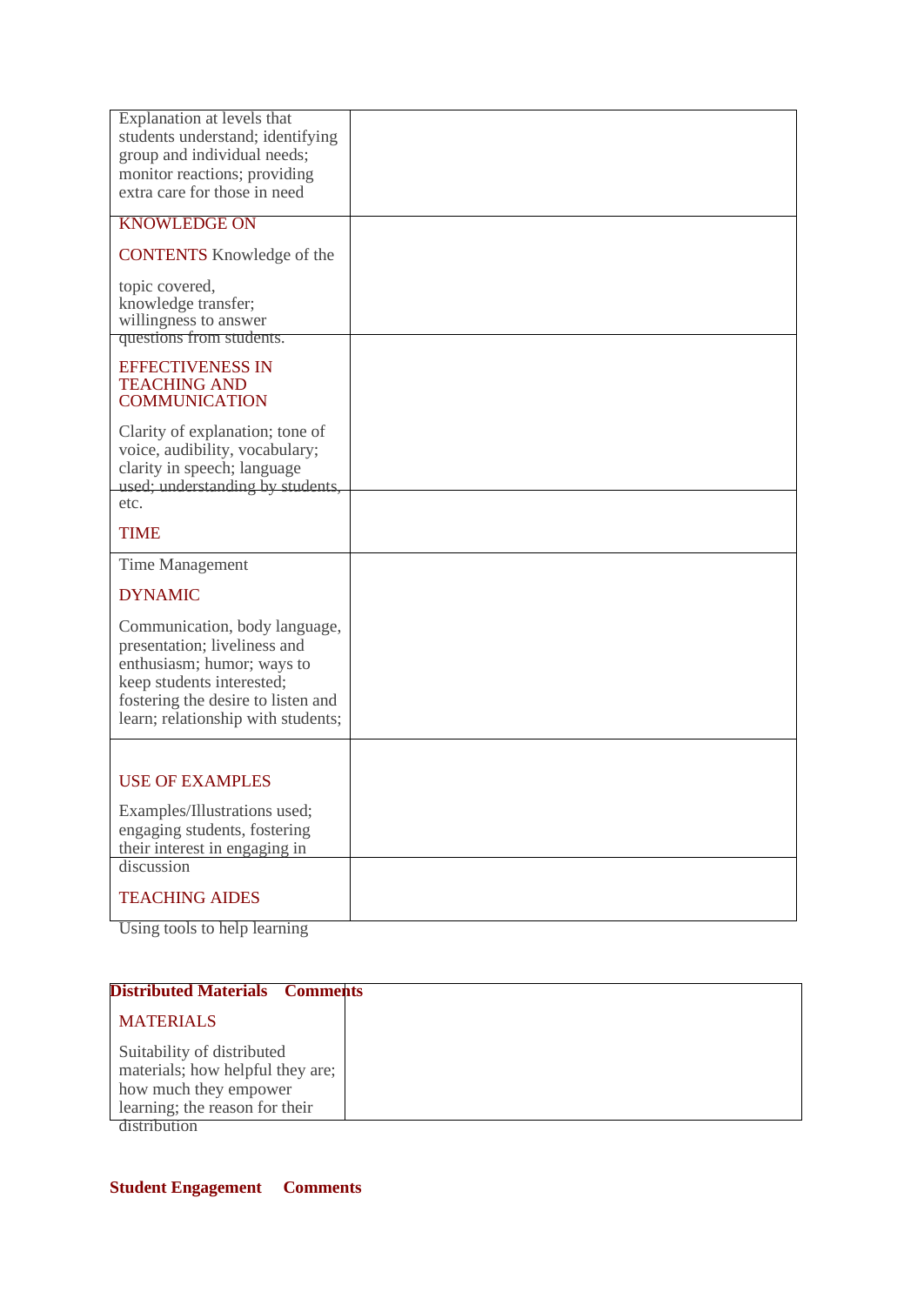| <b>CLASS MANAGEMENT</b><br>How attentive are the students,<br>how are the distractions<br>handled (entry-exit,<br>telephones)                                     |  |
|-------------------------------------------------------------------------------------------------------------------------------------------------------------------|--|
| <b>STUDENT</b><br><b>INVOLVEMENT IN</b><br><b>LEARNING</b>                                                                                                        |  |
| How active are students in<br>their learning; how much do<br>they interact with each other?                                                                       |  |
| How much opportunity do they<br>have to practice teaching                                                                                                         |  |
| skills?<br><b>QUESTIONS</b><br><b>AND</b><br><b>COMMENTARY</b>                                                                                                    |  |
| How are they stimulated? How<br>does the lecturer respond, how<br>much does he/she provide, how<br>much does he/she care that the<br>requested answer is provided |  |

**Summary of Strengths**

**Items to consider** [areas that can be improved]

# **Closing comment**

| Discussion upon observation between the two parties |  |
|-----------------------------------------------------|--|
| Date:                                               |  |
| Comments:                                           |  |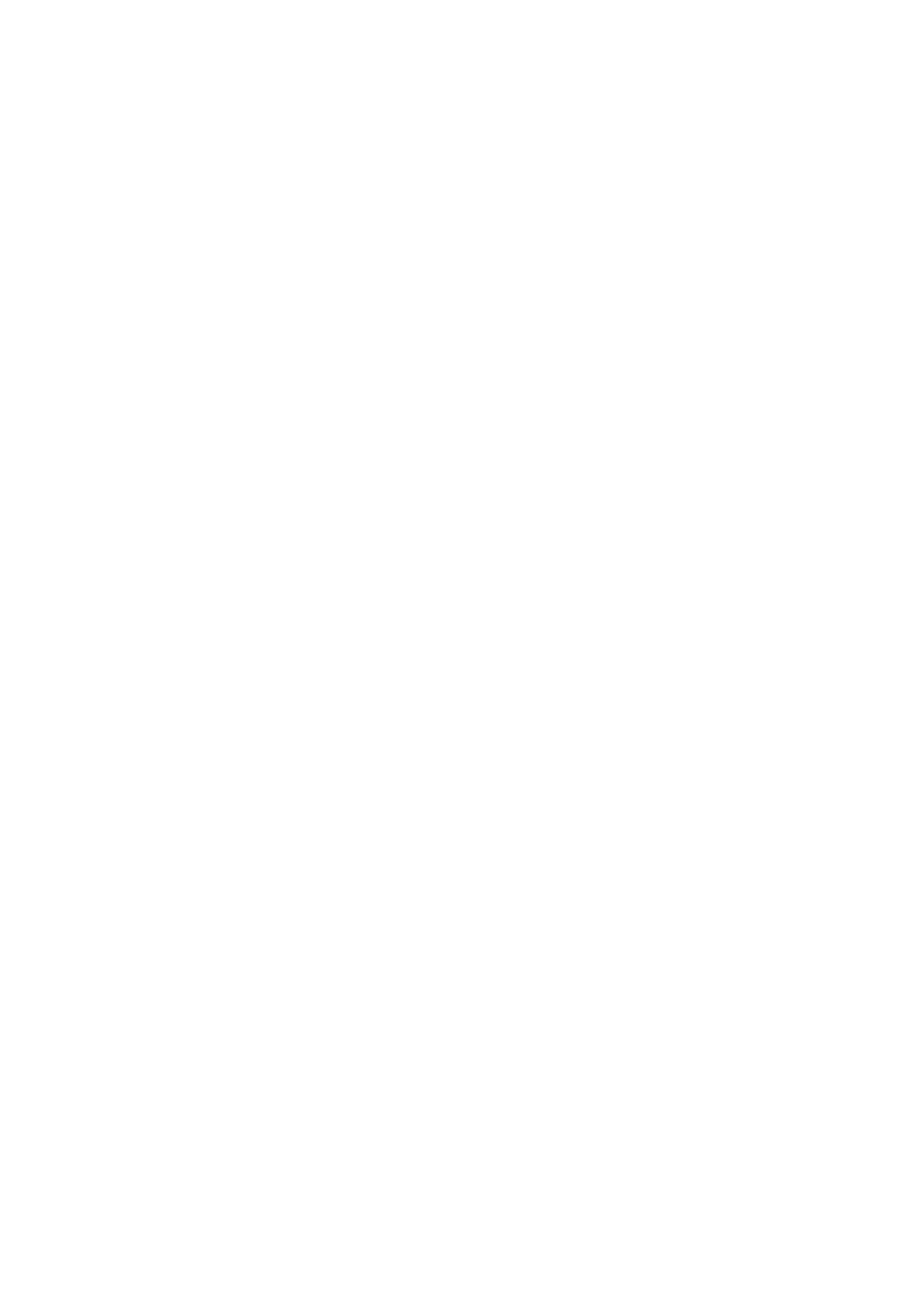# <span id="page-34-0"></span>**MONITORING OF RESEARCH/PUBLICATIONS OF THE ACADEMIC STAFF**

In this database (original in SPSS), data will be collected regarding the publications of the academic staff at the Faculty of Education.

They shall be monitored year after year, and will be analyzed not only in numbers, but also the profile, quality and suitability with FE programs.

These records are necessary for the planning of future publications, based on the set standards, and for the reports required by the University and the Accreditation Agency.

he records will be collected from the CVs of the academic staff at the end of each academic year.

| Name and surname                                                                                            |                |
|-------------------------------------------------------------------------------------------------------------|----------------|
| Profile:                                                                                                    |                |
| Academic title:                                                                                             |                |
| Subjects pursuant to the decision of the Senate:                                                            |                |
| Carrier of Program:                                                                                         |                |
| Academic year:                                                                                              |                |
| Number of publications in all databases:                                                                    |                |
| Number of publications in the Web of Science<br>and SCOPUS, which are not published in<br>dubious journals: |                |
| Ranking level for each item:                                                                                | Q1, Q2, Q3, Q4 |
| Links to papers:                                                                                            |                |
| COMMENTS:                                                                                                   |                |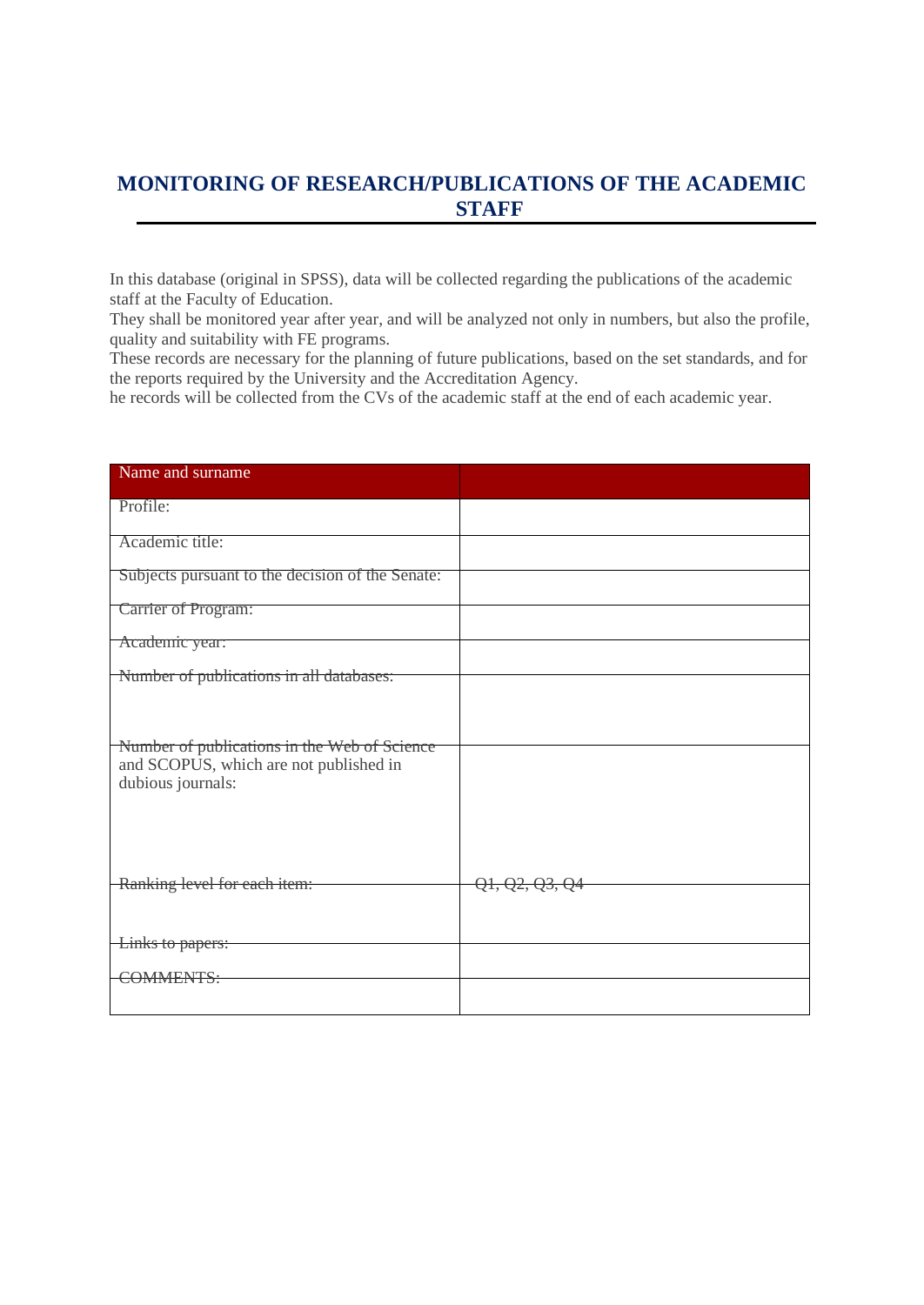## **MONITORING OF INTERNATIONAL COOPERATION**

This database (original in SPSS) shall collect data on the publications at a level of International cooperation.

These include the mobility of academic staff, student mobility and international projects, in which the Faculty of Education is a leader or member. The data shall be permanently complemented by the Academic Development Office, and will be used as evidence for the level of internationalization of the institution.

## Database 1. International projects

|                 |  |                     | <b>Academic year:</b> |                     | 2021/2022 |
|-----------------|--|---------------------|-----------------------|---------------------|-----------|
| EU              |  |                     |                       |                     |           |
| <b>PROJECTS</b> |  | <b>TEKIUD</b><br>OF |                       | <b>TERNUN</b><br>IN |           |
|                 |  |                     |                       |                     |           |
|                 |  |                     |                       |                     |           |
|                 |  |                     |                       |                     |           |
|                 |  |                     |                       |                     |           |
|                 |  |                     |                       |                     |           |

<span id="page-35-0"></span>

| OTHER<br>PROJECT |  |  |  |  |
|------------------|--|--|--|--|
|                  |  |  |  |  |
| ⊣ᢣ               |  |  |  |  |
|                  |  |  |  |  |
|                  |  |  |  |  |
|                  |  |  |  |  |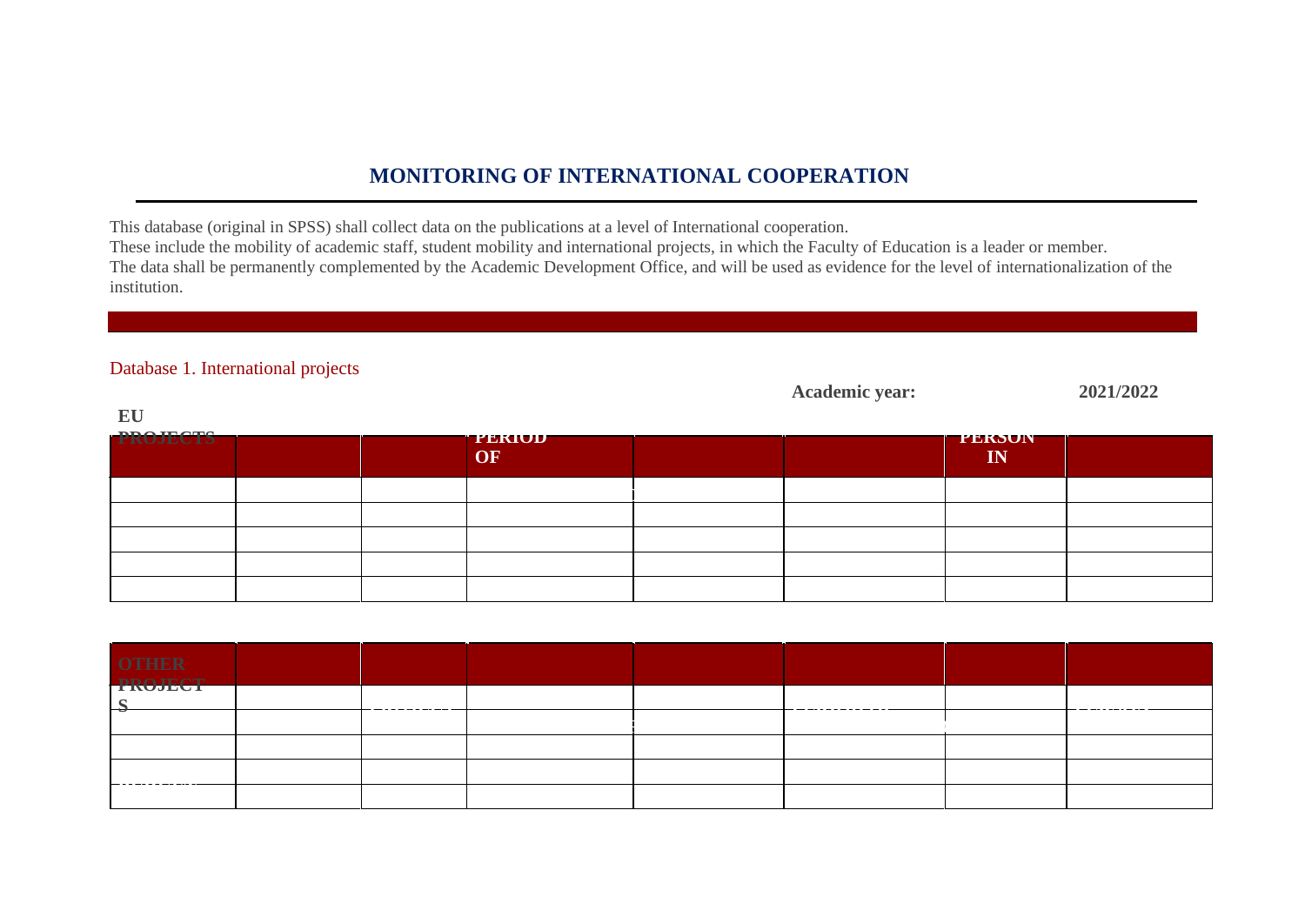# Database 2. Academic staff mobility

# **Academic**

**year: 2021/2022**

#### **Internal Staff:**

| $\mathbf{M}$ and $\mathbf{M}$ and $\mathbf{M}$ | $Q_1 = 1$ $\overline{q}$ $\overline{q}$ $\overline{q}$ $\overline{q}$ $\overline{q}$ $\overline{q}$ $\overline{q}$ $\overline{q}$ $\overline{q}$ $\overline{q}$ $\overline{q}$ $\overline{q}$ $\overline{q}$ $\overline{q}$ $\overline{q}$ $\overline{q}$ $\overline{q}$ $\overline{q}$ $\overline{q}$ $\overline{q}$ $\overline{q}$ $\overline{q}$ $\overline{q}$ $\overline{$ | the contract of the contract of the | <b>The Commission Commission Commission</b> |  |  |
|------------------------------------------------|---------------------------------------------------------------------------------------------------------------------------------------------------------------------------------------------------------------------------------------------------------------------------------------------------------------------------------------------------------------------------------|-------------------------------------|---------------------------------------------|--|--|
|                                                |                                                                                                                                                                                                                                                                                                                                                                                 |                                     |                                             |  |  |
|                                                |                                                                                                                                                                                                                                                                                                                                                                                 |                                     |                                             |  |  |
|                                                |                                                                                                                                                                                                                                                                                                                                                                                 |                                     |                                             |  |  |
|                                                |                                                                                                                                                                                                                                                                                                                                                                                 |                                     |                                             |  |  |
|                                                |                                                                                                                                                                                                                                                                                                                                                                                 |                                     |                                             |  |  |
|                                                |                                                                                                                                                                                                                                                                                                                                                                                 |                                     |                                             |  |  |
|                                                |                                                                                                                                                                                                                                                                                                                                                                                 |                                     |                                             |  |  |
|                                                |                                                                                                                                                                                                                                                                                                                                                                                 |                                     |                                             |  |  |
|                                                |                                                                                                                                                                                                                                                                                                                                                                                 |                                     |                                             |  |  |

| E <mark>xternal staff</mark> <b>External</b><br><u>and the second property of the second property</u> | <u> Alban a gant a shekara</u> | $\mathbf{r}$ $\mathbf{r}$ $\mathbf{r}$ $\mathbf{r}$ $\mathbf{r}$ $\mathbf{r}$ $\mathbf{r}$ $\mathbf{r}$ $\mathbf{r}$ $\mathbf{r}$ $\mathbf{r}$ $\mathbf{r}$ $\mathbf{r}$ $\mathbf{r}$ $\mathbf{r}$ $\mathbf{r}$ $\mathbf{r}$ $\mathbf{r}$ $\mathbf{r}$ $\mathbf{r}$ $\mathbf{r}$ $\mathbf{r}$ $\mathbf{r}$ $\mathbf{r}$ $\mathbf{$ | $\sim$ $\sim$ $\sim$ | <b>The Contract Contract of the Contract Oriental</b> | <u> The Communication of the Communication of the Communication of the Communication of the Communication of the Communication of the Communication of the Communication of the Communication of the Communication of the Commun</u> |
|-------------------------------------------------------------------------------------------------------|--------------------------------|------------------------------------------------------------------------------------------------------------------------------------------------------------------------------------------------------------------------------------------------------------------------------------------------------------------------------------|----------------------|-------------------------------------------------------|--------------------------------------------------------------------------------------------------------------------------------------------------------------------------------------------------------------------------------------|
|                                                                                                       |                                |                                                                                                                                                                                                                                                                                                                                    |                      |                                                       |                                                                                                                                                                                                                                      |
|                                                                                                       |                                |                                                                                                                                                                                                                                                                                                                                    |                      |                                                       |                                                                                                                                                                                                                                      |
|                                                                                                       |                                |                                                                                                                                                                                                                                                                                                                                    |                      |                                                       |                                                                                                                                                                                                                                      |
|                                                                                                       |                                |                                                                                                                                                                                                                                                                                                                                    |                      |                                                       |                                                                                                                                                                                                                                      |
|                                                                                                       |                                |                                                                                                                                                                                                                                                                                                                                    |                      |                                                       |                                                                                                                                                                                                                                      |
|                                                                                                       |                                |                                                                                                                                                                                                                                                                                                                                    |                      |                                                       |                                                                                                                                                                                                                                      |
|                                                                                                       |                                |                                                                                                                                                                                                                                                                                                                                    |                      |                                                       |                                                                                                                                                                                                                                      |
|                                                                                                       |                                |                                                                                                                                                                                                                                                                                                                                    |                      |                                                       |                                                                                                                                                                                                                                      |
|                                                                                                       |                                |                                                                                                                                                                                                                                                                                                                                    |                      |                                                       |                                                                                                                                                                                                                                      |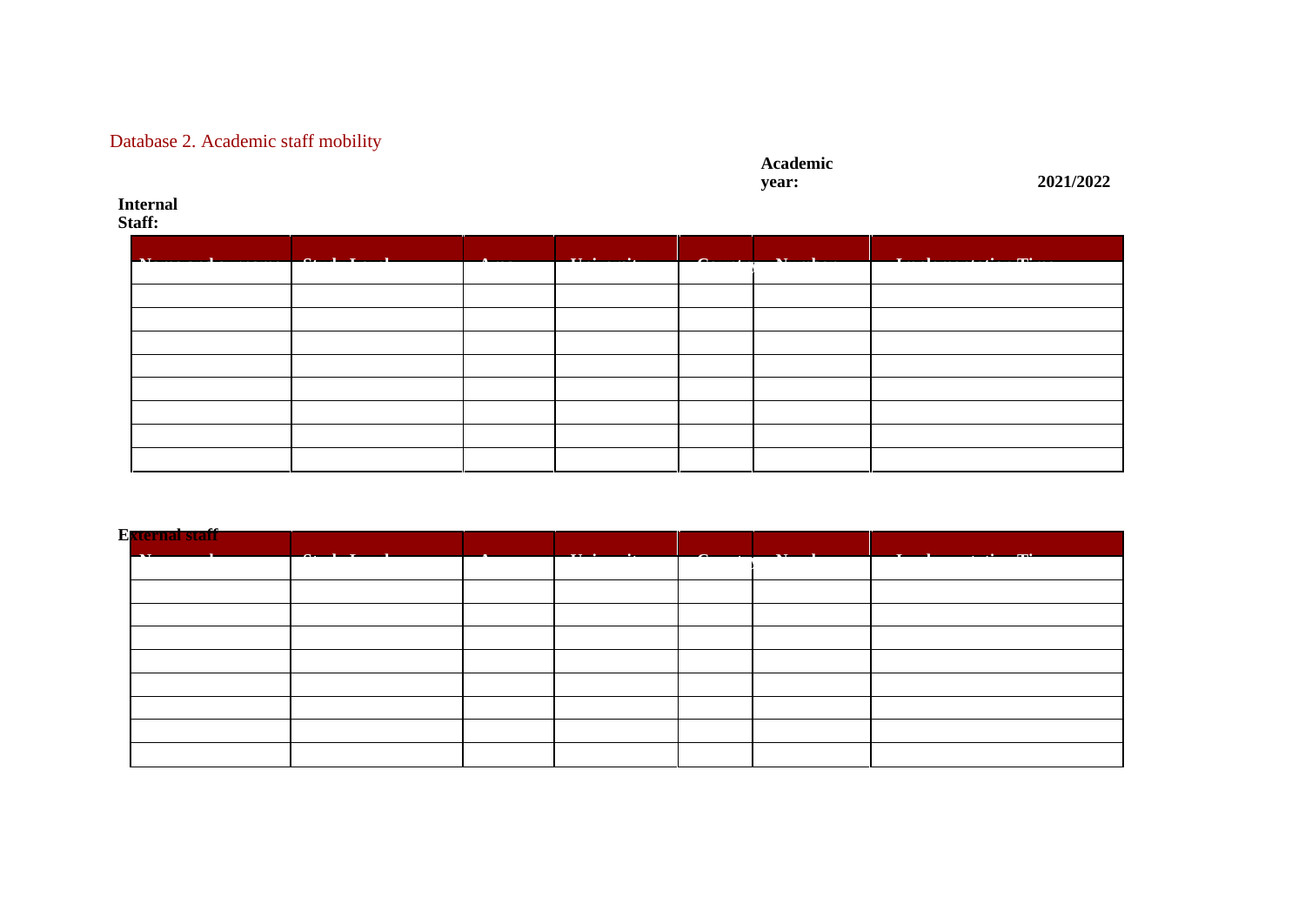## Database 3. Student Mobility

# **INTERNAL STUDENTS Implementation Name and surname Study Level Area University Country Number Time**

### **EXTERNAL STUDENTS**

| TE LERIVED D'E CD'EITLO<br>Name and curname Study Level | $\Lambda$ roq | Iniversity Country |  | Implementation |
|---------------------------------------------------------|---------------|--------------------|--|----------------|
|                                                         |               |                    |  |                |
|                                                         |               |                    |  |                |
|                                                         |               |                    |  |                |
|                                                         |               |                    |  |                |
|                                                         |               |                    |  |                |
|                                                         |               |                    |  |                |
|                                                         |               |                    |  |                |
|                                                         |               |                    |  |                |
|                                                         |               |                    |  |                |

**Academic year:** 2021/2022